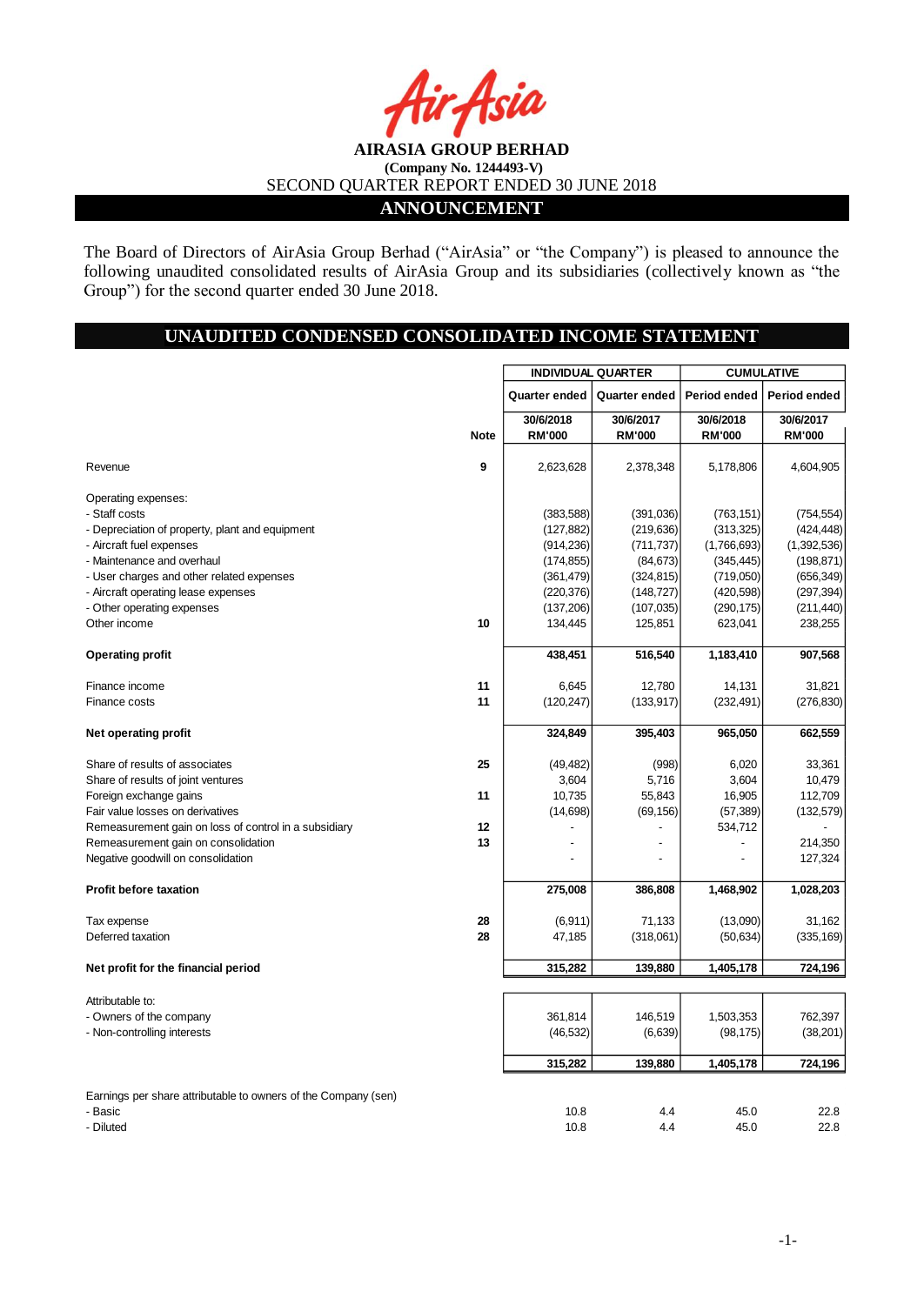# **AIRASIA GROUP BERHAD (Company No. 1244493-V)**

SECOND QUARTER REPORT ENDED 30 JUNE 2018

# **UNAUDITED CONDENSED CONSOLIDATED STATEMENT OF COMPREHENSIVE**

**INCOME** 

|                                                    |             | <b>INDIVIDUAL QUARTER</b>   |                             | <b>CUMULATIVE</b>           |                             |  |
|----------------------------------------------------|-------------|-----------------------------|-----------------------------|-----------------------------|-----------------------------|--|
|                                                    |             | Quarter ended               | Quarter ended               | Period ended                | Period ended                |  |
|                                                    | <b>Note</b> | 30/06/2018<br><b>RM'000</b> | 30/06/2017<br><b>RM'000</b> | 30/06/2018<br><b>RM'000</b> | 30/06/2017<br><b>RM'000</b> |  |
| Net profit for the financial period                |             | 315,282                     | 139,880                     | 1,405,178                   | 724,196                     |  |
| Other comprehensive income/(loss)                  |             |                             |                             |                             |                             |  |
| Available-for-sale financial assets                |             | (15, 422)                   | 20,777                      | 8,480                       | 20,777                      |  |
| Cash flow hedges                                   | 14          | 13,085                      | (127,078)                   | 11,892                      | (127,078)                   |  |
| Foreign currency translation differences           |             | (26, 767)                   | 91,964                      | 88,222                      | 91,964                      |  |
| Total comprehensive income                         |             |                             |                             |                             |                             |  |
| for the period                                     |             | 286,178                     | 125,543                     | 1,513,772                   | 709,859                     |  |
| Total comprehensive income/(loss) attributable to: |             |                             |                             |                             |                             |  |
| Owners of the Company                              |             | 332,710                     | 132,182                     | 1,611,947                   | 748,060                     |  |
| Non-controlling interests                          |             | (46, 532)                   | (6,639)                     | (98, 175)                   | (38, 201)                   |  |
|                                                    |             | 286,178                     | 125,543                     | 1,513,772                   | 709,859                     |  |

Note:

The comparative figures in the consolidated statement of comprehensive income are presented as if the reorganization had been effected from the beginning of the earliest period presented. Please refer to Note 1 Basis of preparation.

The condensed consolidated income statement and consolidated statement of comprehensive income should be read in conjunction with the audited financial statements for the financial year ended 31 December 2017 and the accompanying explanatory notes attached to the interim financial statements.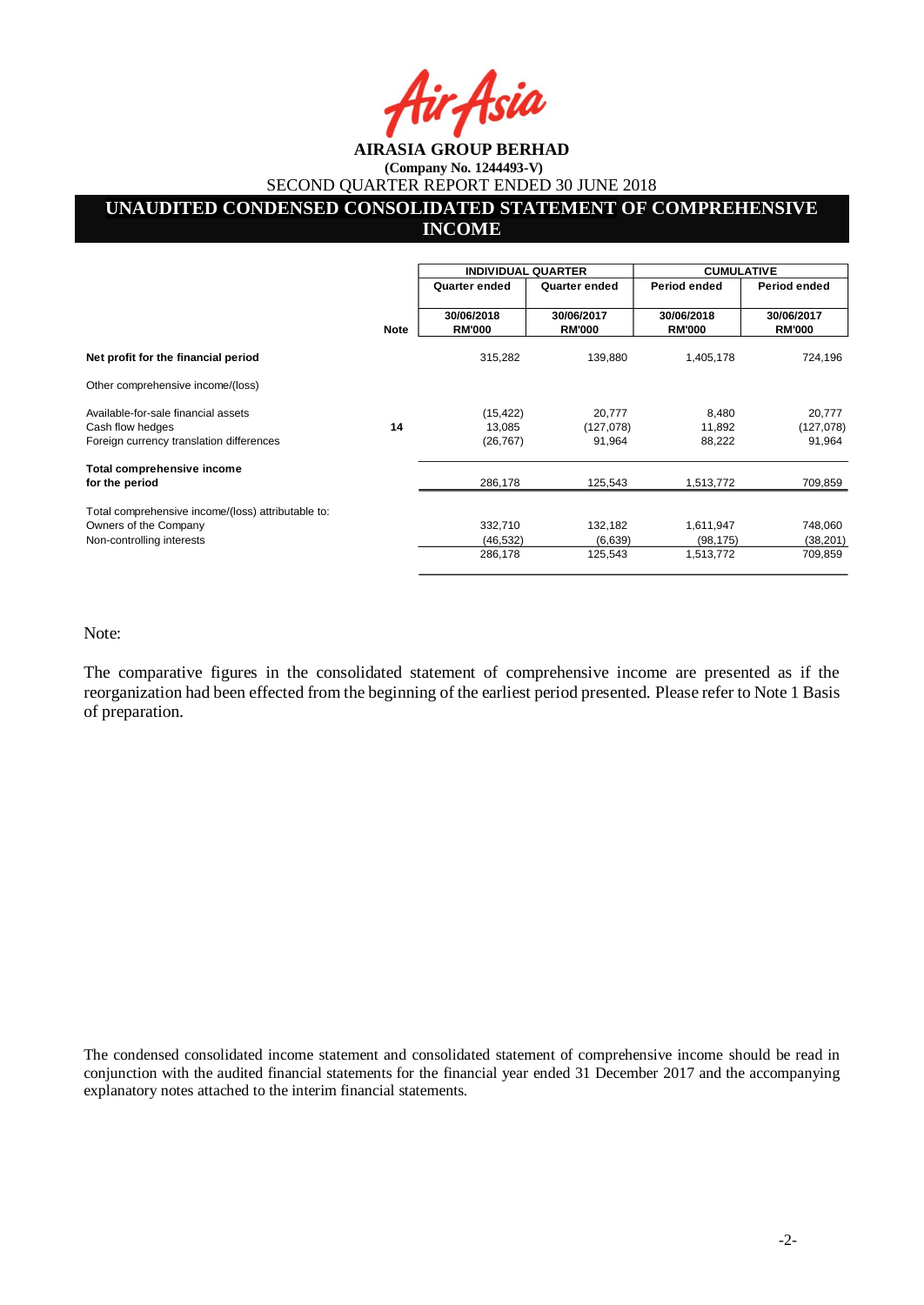Asia

# **UNAUDITED CONDENSED CONSOLIDATED STATEMENT OF FINANCIAL POSITION**

|                                                                       |             | <b>AS AT</b>                | <b>AS AT</b>                |
|-----------------------------------------------------------------------|-------------|-----------------------------|-----------------------------|
|                                                                       |             | 30/06/2018<br><b>RM'000</b> | 31/12/2017<br><b>RM'000</b> |
| <b>NON CURRENT ASSETS</b>                                             | <b>Note</b> |                             |                             |
| Property, plant and equipment                                         | 16          | 4,756,747                   | 12,303,522                  |
| Investment in associates                                              | 24          | 630,471                     | 548,558                     |
| Investment in a jointly controlled entity                             |             | 600,438                     | 5,596                       |
| Investment securities                                                 | 2(b)        | 291,834                     |                             |
| Available-for-sale financial assets                                   |             |                             | 301,518                     |
| Intangible assets                                                     |             | 603,697                     | 609,329                     |
| Deferred tax assets                                                   | 28          | 440,390                     | 486,880                     |
| Receivables and prepayments                                           | 30          | 2,584,210                   | 2,301,531                   |
| Deposits on aircraft purchase                                         |             | 691,383                     | 412,272                     |
| Derivative financial instruments                                      | 32          | 349,842                     | 382,177                     |
|                                                                       |             | 10,949,012                  | 17,351,383                  |
| <b>CURRENT ASSETS</b>                                                 |             |                             |                             |
| Inventories                                                           |             | 91,469                      | 68,234                      |
| Receivables and prepayments                                           | 30          | 1,480,514                   | 1,482,291                   |
| Deposits on aircraft purchase                                         |             | 260,770                     | 503,914                     |
| Amounts due from joint ventures                                       |             | 5,370                       | 4,893                       |
| Amounts due from associates                                           | 31          | 214,015                     | 147,617                     |
| Amounts due from related parties                                      |             | 7,981                       | 7,875                       |
| Deposits, bank and cash balances                                      |             | 1,933,506                   | 1,882,195                   |
| Derivative financial instruments                                      | 32          | 100,404                     | 205,380                     |
| Tax recoverable                                                       |             | 17,286                      | 20,296                      |
| Assets classified as held for sale                                    | 33          | 7,053,894                   |                             |
|                                                                       |             | 11,165,209                  | $\overline{4}$ , 322, 695   |
| <b>CURRENT LIABILITIES</b>                                            |             |                             |                             |
| Trade and other payables                                              | 34          | 1,891,031                   | 2,148,682                   |
| Aircraft maintenance provisions                                       |             | 180,215                     | 178,569                     |
| Sales in advance                                                      |             | 956,468                     | 938,342                     |
| Derivative financial instruments                                      | 32          | 32,130                      | 74,852                      |
| Amounts due to an associates                                          |             | 23,827                      | 59,499                      |
| Amounts due to a related parties                                      |             | 101,363                     | 94,019                      |
| Amounts due to joint ventures                                         |             | 11,204                      |                             |
| Borrowings                                                            | 35          | 816,011                     | 1,821,847                   |
| Provision of taxation                                                 |             | 6,425                       | 18,033                      |
| Liabilities directly associated with assets held for sale             | 33          | 4,988,332                   |                             |
|                                                                       |             | 9,007,006                   | 5,333,843                   |
| <b>NET CURRENT ASSETS/(LIABILITIES)</b>                               |             | 2,158,203                   | (1,011,148)                 |
| <b>NON CURRENT LIABILITIES</b>                                        |             |                             |                             |
| Trade and other payables                                              | 34          | 1,339,285                   | 1,239,025                   |
| Aircraft maintenance provisions                                       |             | 866,833                     | 559,068                     |
|                                                                       |             |                             |                             |
| Amounts due to an associates                                          |             | 94,442                      | 86,292                      |
| Amounts due to a related parties                                      |             | 10,887                      | 10,939                      |
| Borrowings                                                            | 35          | 2,365,515                   | 7,486,787                   |
| Deferred tax liabilities                                              | 32          | 105,575                     | 104,954                     |
| Derivative financial instruments<br>Provision for retirement benefits |             | 38,576                      | 70,883                      |
|                                                                       |             | 72,770                      | 72,207                      |
|                                                                       |             | 4,893,883                   | 9,630,155                   |
|                                                                       |             | 8,213,332                   | 6,710,080                   |
|                                                                       |             |                             |                             |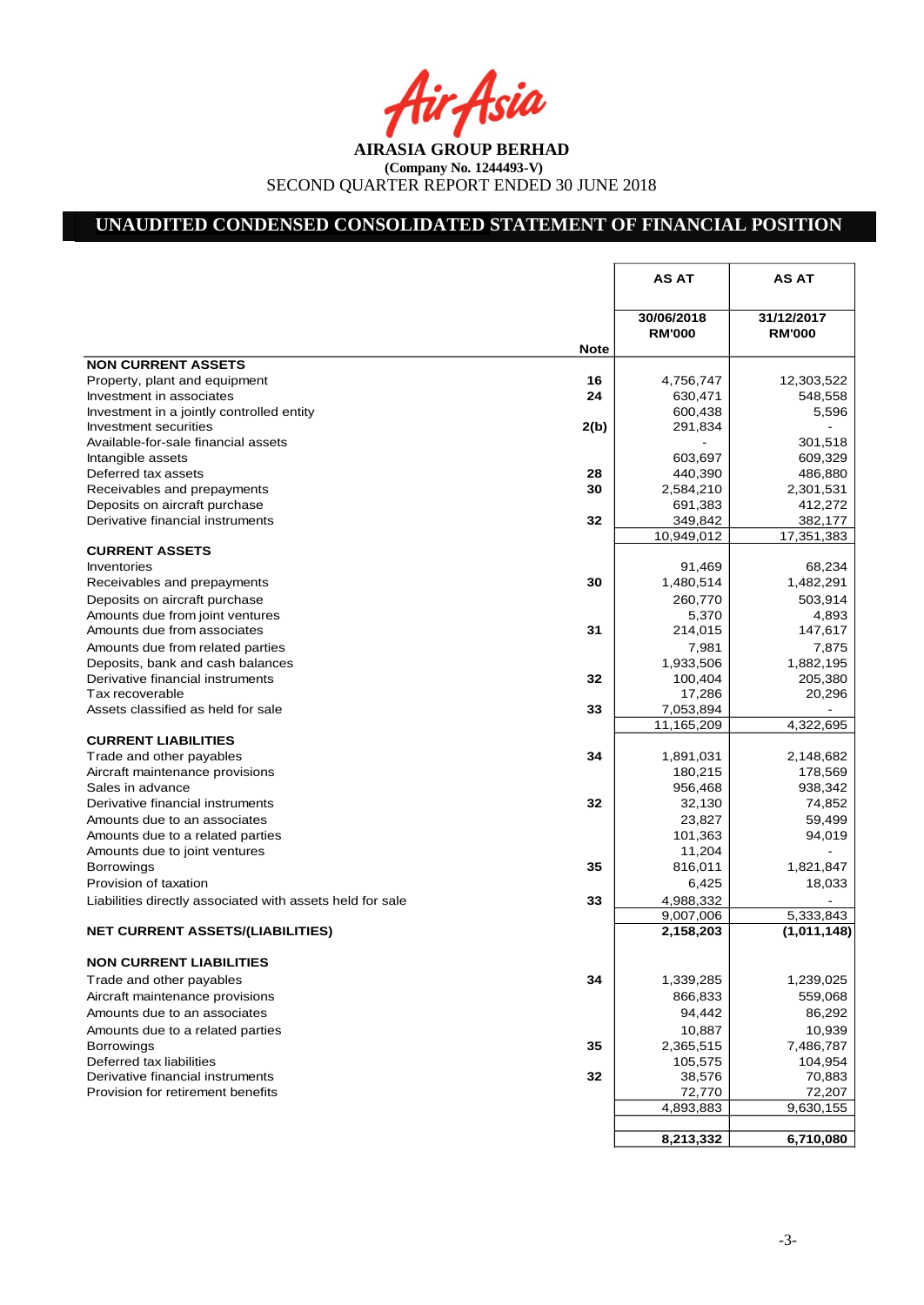## **UNAUDITED CONDENSED CONSOLIDATED STATEMENT OF FINANCIAL POSITION**

|                                               | AS AT                      | AS AT                       |
|-----------------------------------------------|----------------------------|-----------------------------|
|                                               | 30/6/2018<br><b>RM'000</b> | 31/12/2017<br><b>RM'000</b> |
| <b>Note</b>                                   |                            |                             |
| <b>CAPITAL AND RESERVES</b>                   |                            |                             |
| Share capital                                 | 8,023,267                  |                             |
| Capital reserve                               |                            | 2,515,438                   |
| Treasury shares                               |                            | (160)                       |
| Foreign exchange reserve                      | 283,581                    | 196,050                     |
| Merger deficit                                | (5,507,594)                |                             |
| Retained earnings                             | 6,896,831                  | 5,404,393                   |
| <b>Other Reserves</b>                         | (46, 545)                  | (67, 608)                   |
|                                               | 9,649,540                  | 8,048,113                   |
| Non-controlling interests                     | (1,436,208)                | (1,338,033)                 |
| Total equity                                  | 8,213,332                  | 6,710,080                   |
| Net assets per share attributable to ordinary |                            |                             |
| equity holders of the Company (RM)            | 2.46                       | 2.01                        |

Note:

The comparative figures in the consolidated statement of comprehensive income are presented as if the reorganization had been effected from the beginning of the earliest period presented. Please refer to Note 1 Basis of preparation.

\*Share capital of RM2

The condensed consolidated statement of financial position should be read in conjunction with the audited financial statements for the financial year ended 31 December 2017 and the accompanying explanatory notes attached to the interim financial statements.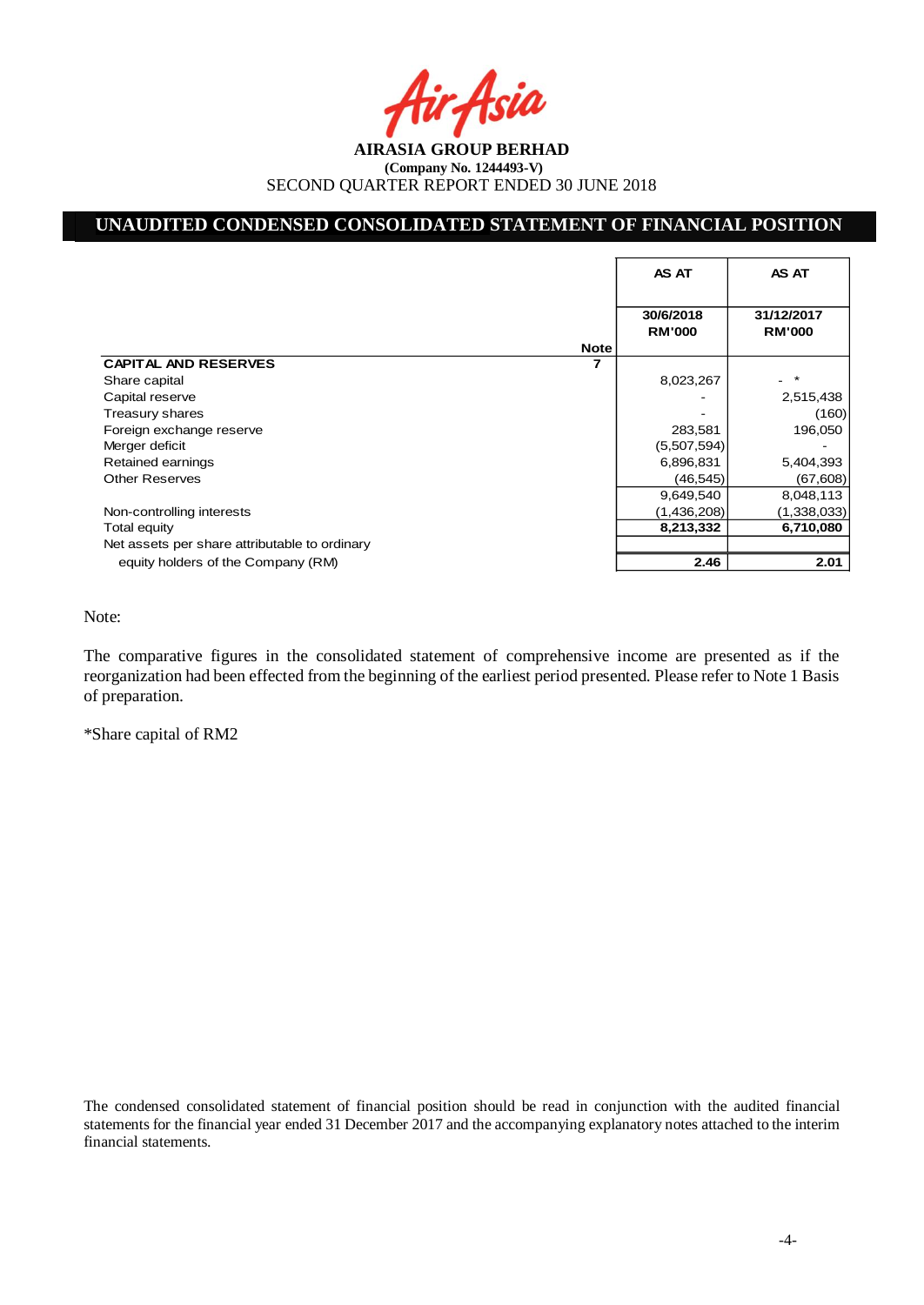Asia

# **UNAUDITED CONDENSED CONSOLIDATED CASH FLOW STATEMENT**

|                                                                            | Period<br>ended             | <b>Period</b><br>ended      |
|----------------------------------------------------------------------------|-----------------------------|-----------------------------|
|                                                                            | 30/06/2018<br><b>RM'000</b> | 30/06/2017<br><b>RM'000</b> |
| <b>CASH FLOWS FROM OPERATING ACTIVITIES</b>                                |                             |                             |
| Profit before taxation                                                     | 1,468,902                   | 1,028,203                   |
| Adjustments:                                                               |                             |                             |
| Property, plant and equipment                                              |                             |                             |
| - Depreciation<br>- Gain on disposals                                      | 313,325<br>(63, 725)        | 424,448<br>(19)             |
| Provision/(writeback) for retirement benefits                              | 563                         | (682)                       |
| Gain on disposal of interest in a subsidiary                               | (350, 317)                  |                             |
| Remeasurement gain on loss of control in a subsidiary                      | (534, 712)                  |                             |
| Remeasurement gain on consolidation                                        |                             | (214, 350)                  |
| Negative goodwill on consolidation<br>Fair value losses on derivatives     | 57,389                      | (127, 324)<br>132,579       |
| Share of results of joint ventures                                         | (3,604)                     | (10, 479)                   |
| Share of results of associates                                             | (6,020)                     | (33, 361)                   |
| Net unrealised foreign exchange gain                                       | (16, 905)                   | (112, 709)                  |
| Dividend income from:                                                      |                             |                             |
| - investment securities                                                    | (3,078)                     |                             |
| Interest expense<br>Interest income                                        | 232,491<br>(14, 131)        | 276,830<br>(31, 821)        |
|                                                                            | 1,080,178                   | 1,331,315                   |
| <b>Changes in working capital</b>                                          |                             |                             |
| Inventories                                                                | (23, 235)                   | (20, 793)                   |
| Receivables and prepayments                                                | (72, 577)                   | (141, 546)                  |
| Trade and other payables                                                   | 450,025                     | 82,127                      |
| Intercompany balances                                                      | (76,007)                    | (128, 330)                  |
| Cash generated from operations                                             | 1,358,384                   | 1,122,773                   |
| Interest paid                                                              | (185, 330)                  | (181,008)                   |
| Interest received                                                          | 4,828                       | 22,054                      |
| Tax paid<br>Net cash generated from operating activities                   | 1,177,882                   | (5,827)<br>957,992          |
| <b>CASH FLOWS FROM INVESTING ACTIVITIES</b>                                |                             |                             |
| Property, plant and equipment                                              |                             |                             |
| - Additions                                                                | (1,869,666)                 | (692, 660)                  |
| - Proceeds from disposal                                                   | 1,516,568                   | 35                          |
| Proceeds from disposal of interest in a subsidiary                         | 358,774                     |                             |
| Additional subscription of shares in associates<br>Dividend received from: | (175, 246)                  | (38, 340)                   |
| - investment securities                                                    | 3,078                       |                             |
| - associates                                                               | 99,353                      |                             |
| Acquisition of subsidiaries, net of cash                                   |                             | 123,937                     |
| Net cash used in investing activities                                      | (67,139)                    | (607, 028)                  |
| <b>CASH FLOWS FROM FINANCING FACILITIES</b>                                |                             |                             |
| Proceeds from issuance of shares                                           | 395                         | 1,006,200                   |
| Dividends paid                                                             |                             | (401, 025)                  |
| Proceeds from borrowings                                                   | 985,236                     | 236,438                     |
| Repayment of borrowings<br>Net cash generated from financing activities    | (2,037,978)<br>(1,052,347)  | (937, 537)<br>(95, 924)     |
|                                                                            |                             |                             |
| <b>NET INCREASE FOR THE FINANCIAL PERIOD</b>                               | 58,396                      | 255,040                     |
| <b>CASH AND CASH EQUIVALENTS AT BEGINNING</b><br>OF THE FINANCIAL PERIOD   | 1,882,195                   | 1,741,573                   |
| <b>CURRENCY TRANSLATION DIFFERENCES</b>                                    | (7,085)                     | 70,271                      |
| <b>CASH AND CASH EQUIVALENTS AT END OF</b>                                 |                             |                             |
| <b>FINANCIAL PERIOD*</b>                                                   | 1,933,506                   | 2,066,884                   |

\* Included within the balance at end of the financial period is an amount RM14.5 million restricted cash pledged as securities for banking facilities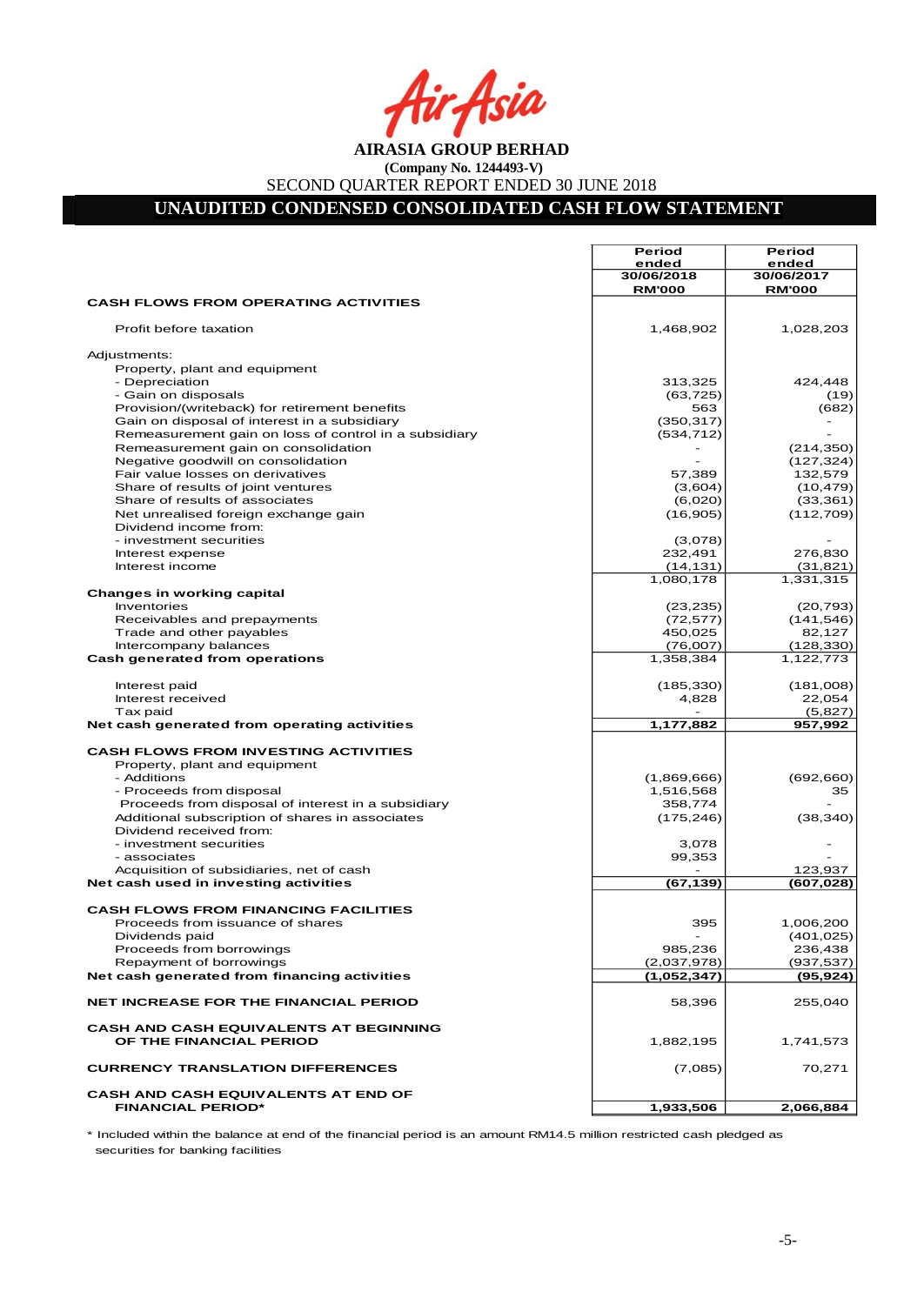## **UNAUDITED CONDENSED CONSOLIDATED STATEMENT OF CHANGES IN EQUITY**

|                                                                                             |                                    | Attributable to owners of the Company    |                                     |                                           |                                   |                                                 |                                                       |                                                    |                                        |                                                   |                                       |                               |                                                   |                                  |
|---------------------------------------------------------------------------------------------|------------------------------------|------------------------------------------|-------------------------------------|-------------------------------------------|-----------------------------------|-------------------------------------------------|-------------------------------------------------------|----------------------------------------------------|----------------------------------------|---------------------------------------------------|---------------------------------------|-------------------------------|---------------------------------------------------|----------------------------------|
| Note                                                                                        | <b>Number</b><br>of shares<br>'000 | <b>Share</b><br>Capital<br><b>RM'000</b> | Capital<br>Reserve<br><b>RM'000</b> | Merger<br><b>Deficit</b><br><b>RM'000</b> | Share<br>premium<br><b>RM'000</b> | Foreign<br>exchange<br>reserve<br><b>RM'000</b> | <b>Cash flow</b><br>hedge<br>reserve<br><b>RM'000</b> | Available-<br>for-sale<br>reserve<br><b>RM'000</b> | Fair value<br>reserve<br><b>RM'000</b> | <b>Treasury</b><br><b>Shares</b><br><b>RM'000</b> | Retained<br>earnings<br><b>RM'000</b> | <b>Total</b><br><b>RM'000</b> | Non-<br>controlling<br>interests<br><b>RM'000</b> | Total<br>equity<br><b>RM'000</b> |
| At 1 January 2018<br>As previously stated<br>Effects of changes in accounting policies<br>2 |                                    |                                          | 2,515,438                           |                                           |                                   | 195,359                                         | (236, 270)                                            | 169,353<br>(169, 353)                              | 169,353                                | (160)                                             | 5,404,393<br>(10, 915)                | 8,048,113<br>(10, 915)        | (1,338,033)                                       | 6,710,080<br>(10, 915)           |
| At 1 January 2018, as restated                                                              | $\blacksquare$                     | $\blacksquare$                           | 2,515,438                           | ٠                                         |                                   | 195,359                                         | (236, 270)                                            | $\blacksquare$                                     | 169,353                                | (160)                                             | 5,393,478                             | 8,037,198                     | (1, 338, 033)                                     | 6,699,165                        |
| Issue of shares pursuant to the reorganisation                                              |                                    | 8,023,032                                | (2,515,438)                         | (5,507,594)                               |                                   |                                                 | $\blacksquare$                                        |                                                    |                                        |                                                   |                                       |                               |                                                   |                                  |
| Treasury shares                                                                             | $\blacksquare$                     | 235                                      |                                     |                                           |                                   |                                                 | $\blacksquare$                                        |                                                    |                                        | 160                                               |                                       | 395                           | $\blacksquare$                                    | 395                              |
| Net profit for the financial period                                                         |                                    |                                          |                                     | ٠                                         |                                   |                                                 | $\blacksquare$                                        |                                                    | $\sim$                                 |                                                   | 1,503,353                             | 1,503,353                     | (98, 175)                                         | 1,405,178                        |
| Other comprehensive income                                                                  |                                    |                                          |                                     | $\overline{\phantom{a}}$                  |                                   | 88,222                                          | 11,892                                                | $\overline{\phantom{a}}$                           | 8,480                                  | $\blacksquare$                                    |                                       | 108,594                       | $\sim$                                            | 108,594                          |
| At 30 June 2018                                                                             | $\blacksquare$                     | 8,023,267                                | $\blacksquare$                      | (5,507,594)                               | $\sim$                            | 283,581                                         | (224, 378)                                            | $\blacksquare$                                     | 177,833                                | $\blacksquare$                                    | 6,896,831                             | 9,649,540                     | (1,436,208)                                       | 8,213,332                        |
| At 1 January 2017                                                                           | 2,782,974                          | 278,297                                  |                                     | $\blacksquare$                            | 1,230,941                         | 46,993                                          | (441, 994)                                            | 224,440                                            |                                        | (160)                                             | 5,294,468                             | 6,632,985                     | (5, 206)                                          | 6,627,779                        |
| Transactions with owners:<br><b>Issuance of shares</b><br><b>Dividends</b>                  | 559,000                            | 55,900                                   |                                     | $\sim$                                    | 950,300                           |                                                 | $\blacksquare$<br>$\blacksquare$                      |                                                    |                                        |                                                   | (401, 025)                            | 1,006,200<br>(401, 025)       | $\blacksquare$<br>$\overline{\phantom{a}}$        | 1,006,200<br>(401, 025)          |
| Transfer to no-par value regime                                                             |                                    | 2,181,241                                |                                     | $\blacksquare$                            | (2, 181, 241)                     |                                                 | $\blacksquare$                                        |                                                    |                                        |                                                   |                                       |                               | $\blacksquare$                                    |                                  |
| Net profit for the year                                                                     |                                    |                                          |                                     | ٠                                         |                                   |                                                 | $\blacksquare$                                        |                                                    |                                        |                                                   | 762,397                               | 762,397                       | (38, 201)                                         | 724,196                          |
| Other comprehensive income                                                                  |                                    |                                          |                                     | ٠                                         |                                   | 131,678                                         | (228, 294)                                            | 10,067                                             |                                        |                                                   |                                       | (86, 549)                     | $\blacksquare$                                    | (86, 549)                        |
| Non-controlling interest arising<br>from business combination                               |                                    |                                          |                                     | $\blacksquare$                            |                                   |                                                 | $\blacksquare$                                        |                                                    |                                        |                                                   |                                       |                               | (2, 144, 036)                                     | (2, 144, 036)                    |
| At 30 June 2017                                                                             | 3,341,974                          | 2,515,438                                | $\blacksquare$                      | ۰.                                        |                                   | 178,671                                         | (670, 288)                                            | 234,507                                            |                                        | (160)                                             | 5,655,840                             | 7,914,008                     | (2, 187, 443)                                     | 5,726,565                        |

The condensed consolidated statement of changes in equity should be read in conjunction with the audited financial statements for the financial year ended 31 December 2017 and the accompanying explanatory notes attached to the interim financial statements.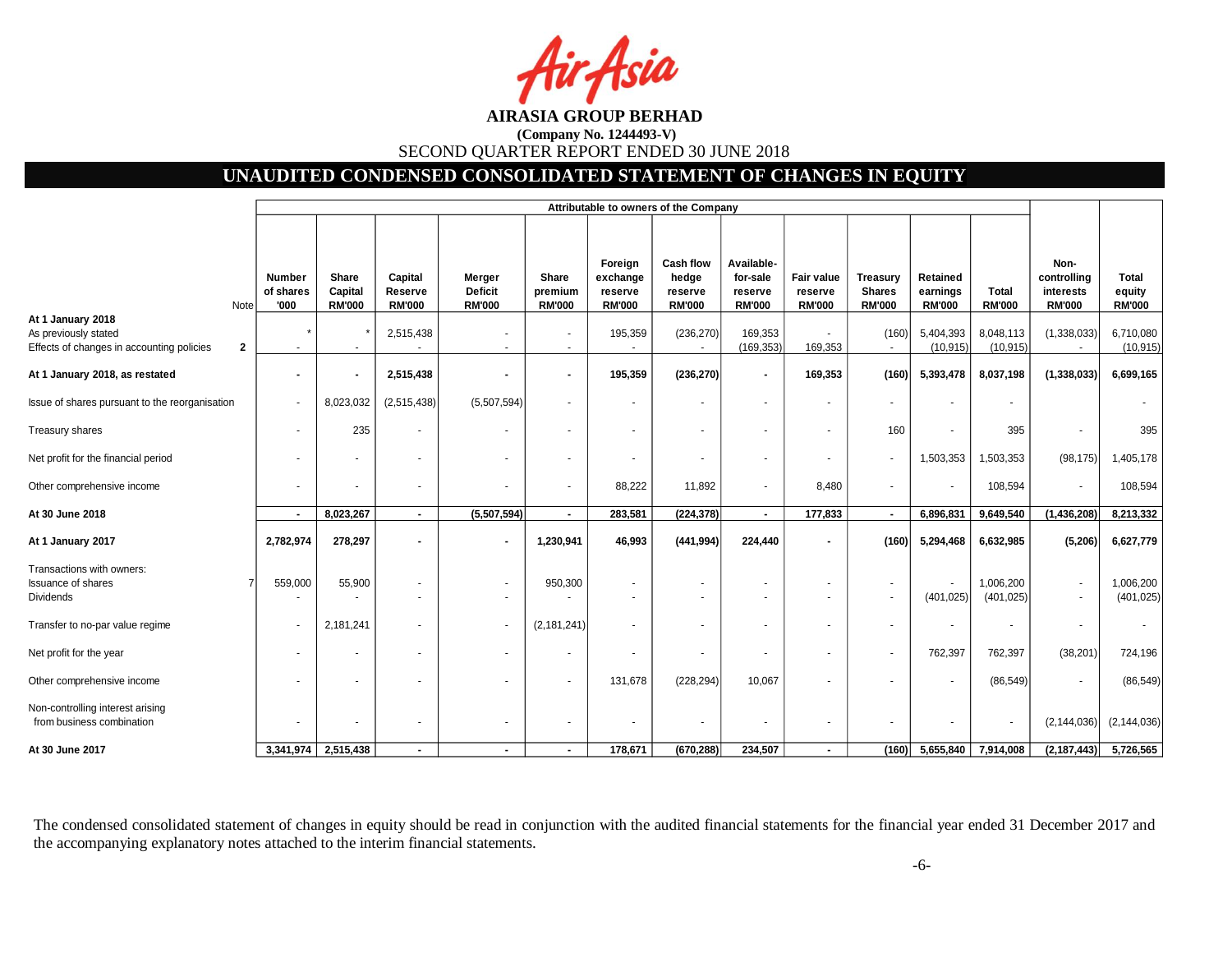

## **NOTES TO THE UNAUDITED ACCOUNTS – 30 JUNE 2018**

#### **1. Basis of preparation**

The interim financial report is unaudited and has been prepared in accordance with Malaysian Financial Reporting Standard ("MFRS") 134: "Interim Financial Reporting" and paragraph 9.22 and Appendix 9B of the Bursa Malaysia Securities Berhad ("Bursa Malaysia") Listing Requirements.

The interim financial statements should be read in conjunction with the audited financial statements of the Group for the financial year ended 31 December 2017.

On 16 April 2018, AirAsia Group Berhad ("AAGB" or " the Company") completed the Proposed Share Exchange as part of the Proposed Internal Reorganisation (as detailed in Circular to Shareholders on 14 December 2017) by way of Members' Scheme of Arrangement under Section 366 of the Companies Act 2016.

On completion of the Proposed Share Exchange the Company assumes the listing status of AirAsia Berhad and AirAsia Berhad became a wholly owned subsidiary of the Company.

The share exchange is a reorganization and does not result in any change of economic substance of the group. Accordingly, the comparative figures in the consolidated statement of comprehensive income are presented as if the reorganization had been effected from the beginning of the earliest period presented.

#### **2. Summary of significant accounting policies**

The accounting policies and methods of computation adopted for the interim financial statements are consistent with those adopted for the audited financial statements for the financial year ended 31 December 2017. Details of standards, amendments to published standards and interpretations to existing standards that are applicable to the Group with effect from 1 January 2018 or later are provided in the notes to the financial statements in the audited financial statements of the Group for the financial year ended 31 December 2017. The Group did not early adopt any new standards, amendments to published standards and interpretation to existing standards.

At the beginning of the current financial year, the Group and the Company adopted new MFRSs, Amendments to MFRSs and an IC Interpretation (collectively referred to as "pronouncements") that have been issued by the MASB and are applicable as listed below: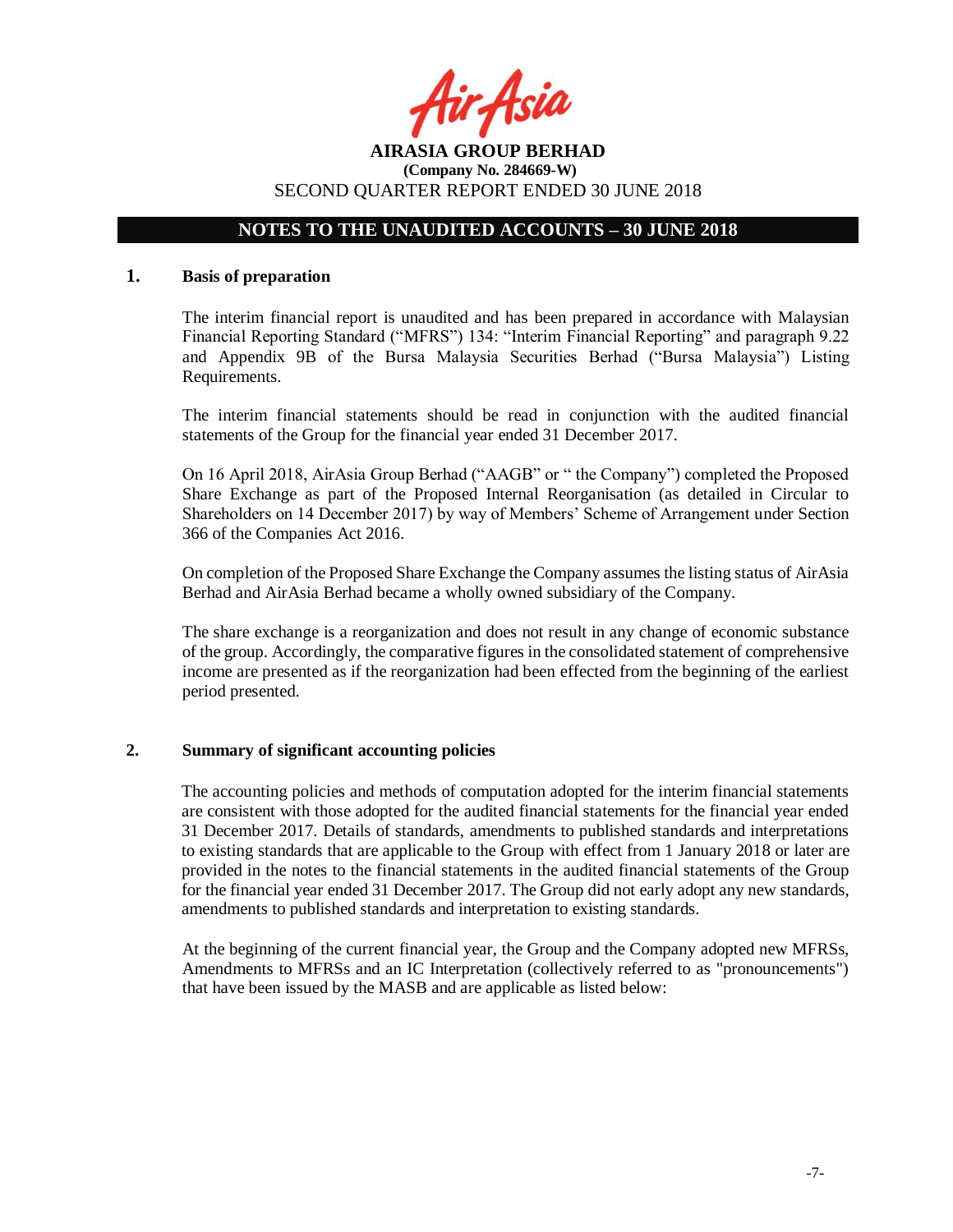

# **NOTES TO THE UNAUDITED ACCOUNTS – 30 JUNE 2018**

#### **2. Summary of significant accounting policies (continued)**

#### **Effective for annual periods beginning on or after 1 January 2018**

Amendments to MFRS 2: Shared-based Payment: Classification and Measurement of Share-based Payment Transactions MFRS 9: Financial Instruments MFRS 15: Revenue from Contracts with Customers Amendments to MFRS 140 Investment Property: Transfer of Investment Property Annual Improvements to MFRS Standards 2014-2016 Cycle IC Interpretation 22: Foreign Currency Transactions and Advance Consideration

The adoption of these pronouncements did not have a significant impact to the financial statements of the Group and the Company except as mentioned below:

#### **(a) MFRS 15: Revenue from Contracts with Customers**

MFRS 15 'Revenue from Contracts with Customers' replaces MFRS 118 'Revenue' and MFRS 111 'Construction Contracts' and their related interpretations. MFRS 15 provides a principles based approach for revenue recognition, and introduces the concept of recognising revenue for performance obligations as they are satisfied. The core principle in MFRS 15 is that an entity recognises revenue to depict the transfer of promised goods or services to the customer in an amount that reflects the consideration to which the entity expects to be entitled in exchange for those goods or services.

Effects arising from the initial application of MFRS 15 are as follows:

|                                      | <b>Impact of adoption of</b> |
|--------------------------------------|------------------------------|
|                                      | <b>MFRS</b> 15 to opening    |
|                                      | balance at 1 January         |
|                                      | 2018                         |
|                                      | RM'million                   |
| Decrease in retained earnings        | 8.1                          |
| Increase in sales in advance         | 43.2                         |
| Decrease in deferred revenue         | 24.7                         |
| Decrease in deferred tax liabilities | 10.4                         |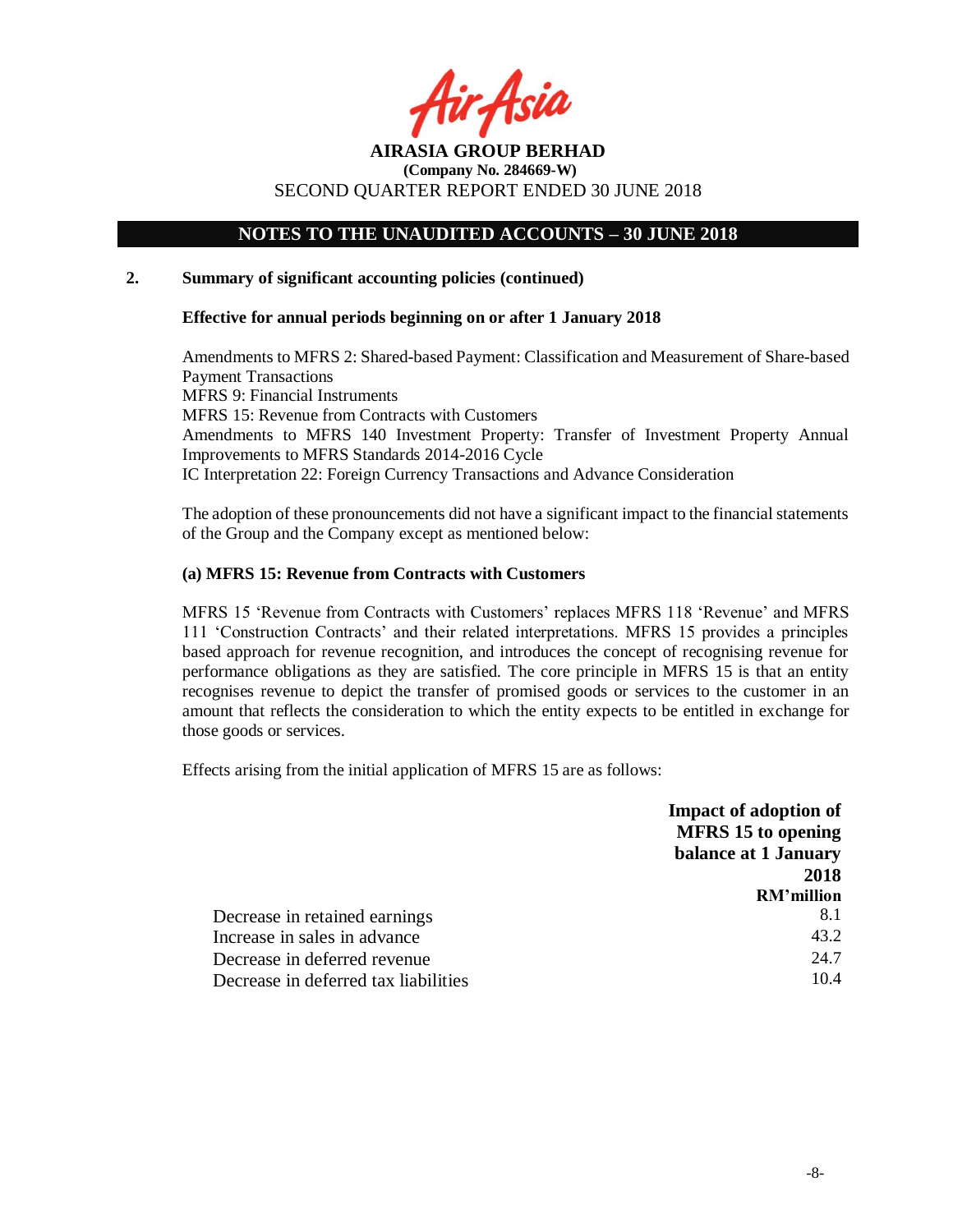

# **NOTES TO THE UNAUDITED ACCOUNTS – 30 JUNE 2018**

#### **2. Summary of significant accounting policies (continued)**

#### **(b) MFRS 9: Financial Instruments**

MFRS 9 Financial Instruments replaces MFRS 139 Financial Instruments: Recognition and Measurement for annual periods beginning on or after 1 January 2018. Retrospective application is required, but comparative information is not compulsory. The new requirements introduced for all three aspects of the accounting for financial instruments is as follows:

• classification and measurement;

MFRS 9 contains three principal classifications categories for financial assets: measured at amortised cost, fair value through other comprehensive income ("FVOCI") and fair value through profit or loss ("FVTPL"). The standard eliminates the existing MFRS 139 categories of held to maturity, loans and receivables and available for sale.

#### Impact as a result of MFRS 9 adoption

Both quoted and unquoted equity instruments which are not held for trading and we previously classified as Available-for-sale financial assets are now classified as "Investment Securities" and measured either FVTPL or FVOCI.

Loans and receivables are held to collect contractual cash flows and are expected to give rise to cash flows representing solely payments of principal and interest. The Group analysed the contractual cash flow characteristics of those instruments and concluded that they meet the criteria for amortised cost measurement under MFRS 9. Therefore, reclassification for these instruments is not required.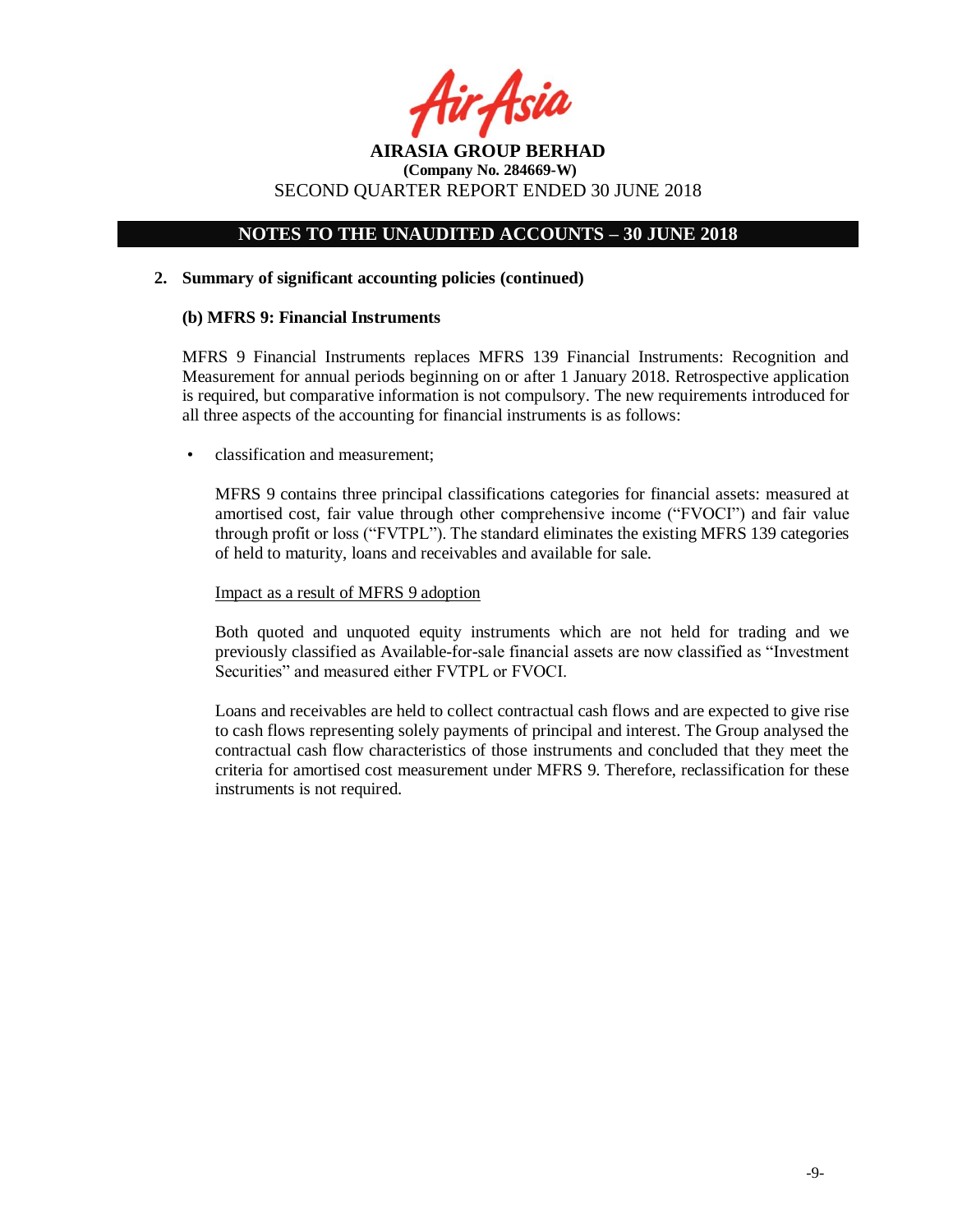

**NOTES TO THE UNAUDITED ACCOUNTS – 30 JUNE 2018**

## **2. Summary of significant accounting policies (continued)**

## **(b) MFRS 9: Financial Instruments (continued)**

impairment; and

The adoption of MFRS 9 has fundamentally changed the Group's accounting for impairment losses for financial assets by replacing MFRS 139's incurred loss approach with a forwardlooking expected credit loss (ECL) approach. ECLs are based on the difference between the contractual cash flows due in accordance with the contract and all the cash flows that the Group expects to receive. The shortfall is then discounted at an approximation to the asset's original effective interest rate. The Group does not have other financial assets other than trade and other receivables, for which the Group has applied the standard's simplified approach and calculated ECLs based on lifetime expected credit losses. The Group has established a provision matrix that is based on the Group's historical credit loss experience, adjusted for forward-looking factors specific to the debtors and the economic environment in which the business is operating in.

#### Impact as a result of MFRS 9 adoption

Effects arising from the initial application of the new impairment model are as follows:

|                                         | <b>Impact of adoption of</b> |
|-----------------------------------------|------------------------------|
|                                         | <b>MFRS 9 to opening</b>     |
|                                         | balance at 1 January         |
|                                         | 2018                         |
|                                         | RM'million                   |
| Decrease in retained earnings           | 2.8                          |
| Decrease in trade and other receivables | 3.7                          |
| Increase in deferred tax assets         | 0 ዓ                          |

• hedge accounting.

The Group has decided to continue applying hedge accounting as set out in MFRS 139 to all hedges until the project on accounting for macro hedging is completed by International Accounting Standards Board (IASB).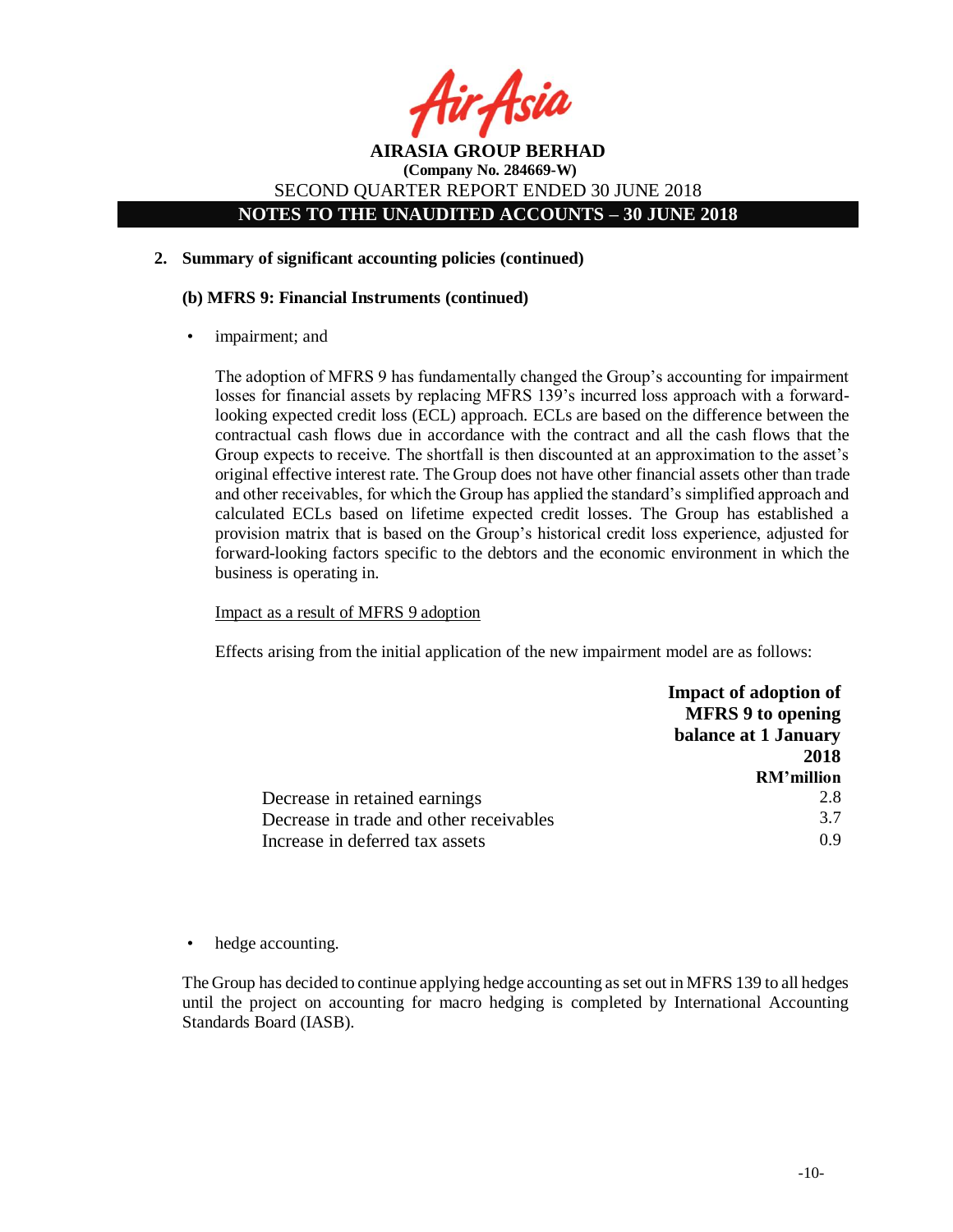

# SECOND QUARTER REPORT ENDED 30 JUNE 2018

# **NOTES TO THE UNAUDITED ACCOUNTS – 30 JUNE 2018**

#### **3. Auditors' report on preceding annual financial statements**

The auditors have expressed an unqualified opinion on the Group's statutory financial statements for the financial year ended 31 December 2017 in their report dated 16 April 2018.

#### **4. Seasonality of operations**

AirAsia is primarily involved in the provision of air transportation services and thus, is subject to the seasonal demand for air travel. The load factor was 86% in the quarter under review, which was 3 percentage points lower than the same period last year. Compared against the immediate preceding quarter (first quarter January – March 2018), the load factor has decreased 1 percentage point. This seasonal pattern is in line with the expectation of the Group.

#### **5. Unusual items due to their nature, size or incidence**

There were no unusual items affecting assets, liabilities, equity, net income or cash flows during the current quarter and financial period-to-date.

#### **6. Changes in estimates**

There were no changes in estimates that have had material effect in the current quarter and financial period-to-date results.

#### **7. Capital and reserves**

There was no cancellation, repurchases, resale and repayment of debt and equity securities for the period ended 30 June 2018.

## **8. Dividends paid and proposed**

No dividend has been proposed or paid during the quarter ended 30 June 2018.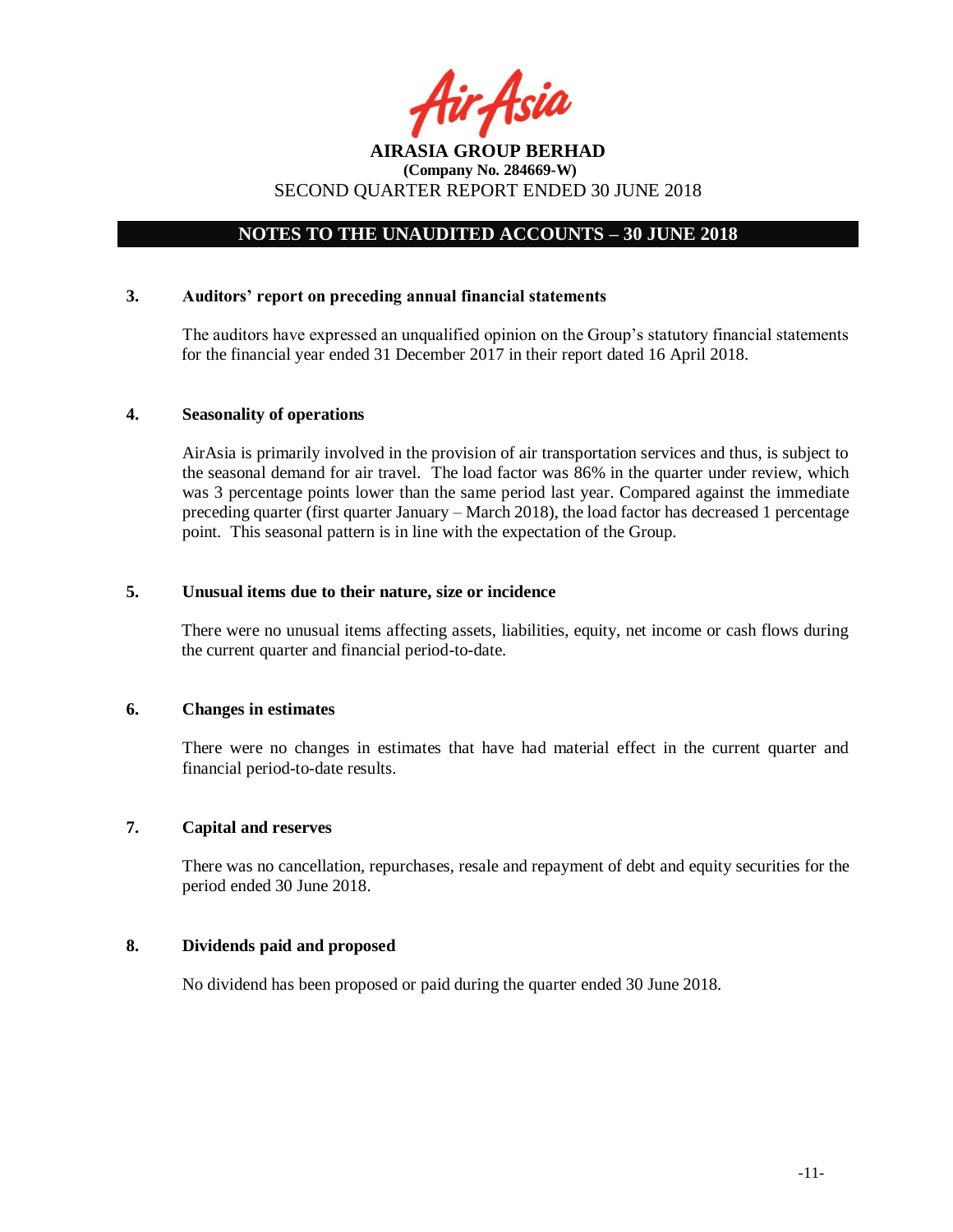Asia

# **NOTES TO THE UNAUDITED ACCOUNTS – 30 JUNE 2018**

#### **9. Revenue**

|                                 | <b>Quarter ended</b><br>30/6/2018<br><b>RM</b> million | <b>Quarter ended</b><br>30/6/2017<br><b>RM</b> million |
|---------------------------------|--------------------------------------------------------|--------------------------------------------------------|
| Passenger seat sales            | 1,867.5                                                | 1,704.5                                                |
| Baggage fees                    | 236.3                                                  | 232.7                                                  |
| Aircraft operating lease income | 272.6                                                  | 218.9                                                  |
| Surcharges and fees             | 13.9                                                   | 8.8                                                    |
| Freight services                | 46.9                                                   | 42.6                                                   |
| Other revenue                   | 186.4                                                  | 170.8                                                  |
|                                 | 2,623.6                                                | 2,378.3                                                |

Other revenue includes revenue from assigned seat, cancellation, documentation and other fees, and the on-board sale of meals and merchandise.

#### **10. Other income**

|                                              | Quarter ended Quarter ended<br>30/6/2018<br><b>RM</b> million | 30/6/2017<br><b>RM</b> million |
|----------------------------------------------|---------------------------------------------------------------|--------------------------------|
| Fees charged for the provision of commercial |                                                               |                                |
| air transport services                       | 30.2                                                          | 24.3                           |
| Charter income                               | 33.7                                                          | 60.4                           |
| Others                                       | 70.5                                                          | 41.2                           |
|                                              | 134.4                                                         | 125.9                          |

Charter income represent net income generated by IAA through charter arrangement with PT Indonesia AirAsia Extra. Other income ('others') includes commission income and advertising income.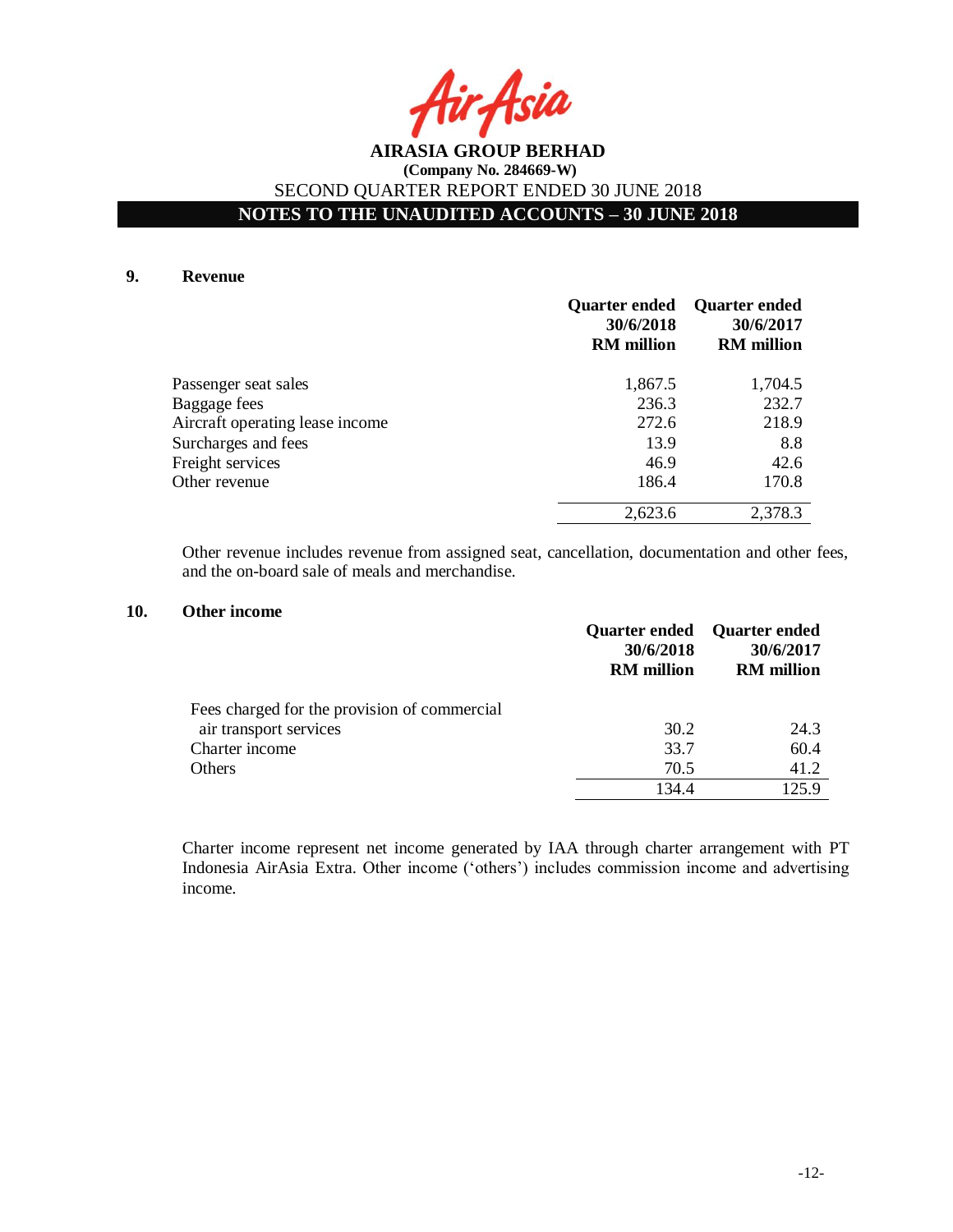

# **NOTES TO THE UNAUDITED ACCOUNTS – 30 JUNE 2018**

# **11. Finance income/(costs) and foreign exchange gains/(losses)**

|                                     | Group                       |                             |                                   |                                   |  |  |  |
|-------------------------------------|-----------------------------|-----------------------------|-----------------------------------|-----------------------------------|--|--|--|
| All figures in RM'000               | Quarter<br>ended<br>30/6/18 | Quarter<br>ended<br>30/6/17 | <b>Period</b><br>ended<br>30/6/18 | <b>Period</b><br>ended<br>30/6/17 |  |  |  |
| (a) Finance income                  |                             |                             |                                   |                                   |  |  |  |
| Interest income from:               |                             |                             |                                   |                                   |  |  |  |
| - deposits with licensed banks      | 6,133                       | 6,946                       | 12,739                            | 15,867                            |  |  |  |
| Discounting effect on financial     |                             |                             |                                   |                                   |  |  |  |
| instruments and others              | 512                         | 5,834                       | 1,392                             | 15,954                            |  |  |  |
|                                     | 6,645                       | 12,780                      | 14,131                            | 31,821                            |  |  |  |
| (b) Finance costs                   |                             |                             |                                   |                                   |  |  |  |
| <b>Bank borrowings</b>              | (113, 395)                  | (127, 295)                  | (218, 220)                        | (263, 661)                        |  |  |  |
| Amortisation of premiums for        |                             |                             |                                   |                                   |  |  |  |
| interest rate caps                  | (3,262)                     | (4, 355)                    | (6,787)                           | (8,746)                           |  |  |  |
| Discounting effect on financial     |                             |                             |                                   |                                   |  |  |  |
| instruments, bank facilities and    |                             |                             |                                   |                                   |  |  |  |
| other charges                       | (3,590)                     | (2,267)                     | (7, 484)                          | (4, 423)                          |  |  |  |
|                                     | (120, 247)                  | (133, 917)                  | (232, 491)                        | (276, 830)                        |  |  |  |
| (c) Foreign exchange gains/(losses) |                             |                             |                                   |                                   |  |  |  |
| - realized                          | (13,618)                    | 8,763                       | 20,402                            | 12,946                            |  |  |  |
| - unrealized                        | (27, 363)                   | 103,383                     | 13,312                            | 184,011                           |  |  |  |
| - fair value movement recycled      |                             |                             |                                   |                                   |  |  |  |
| from cash flow hedge reserve        | 51,716                      | (56, 303)                   | (16, 809)                         | (84,248)                          |  |  |  |
|                                     | 10,735                      | 55,843                      | 16,905                            | 112,709                           |  |  |  |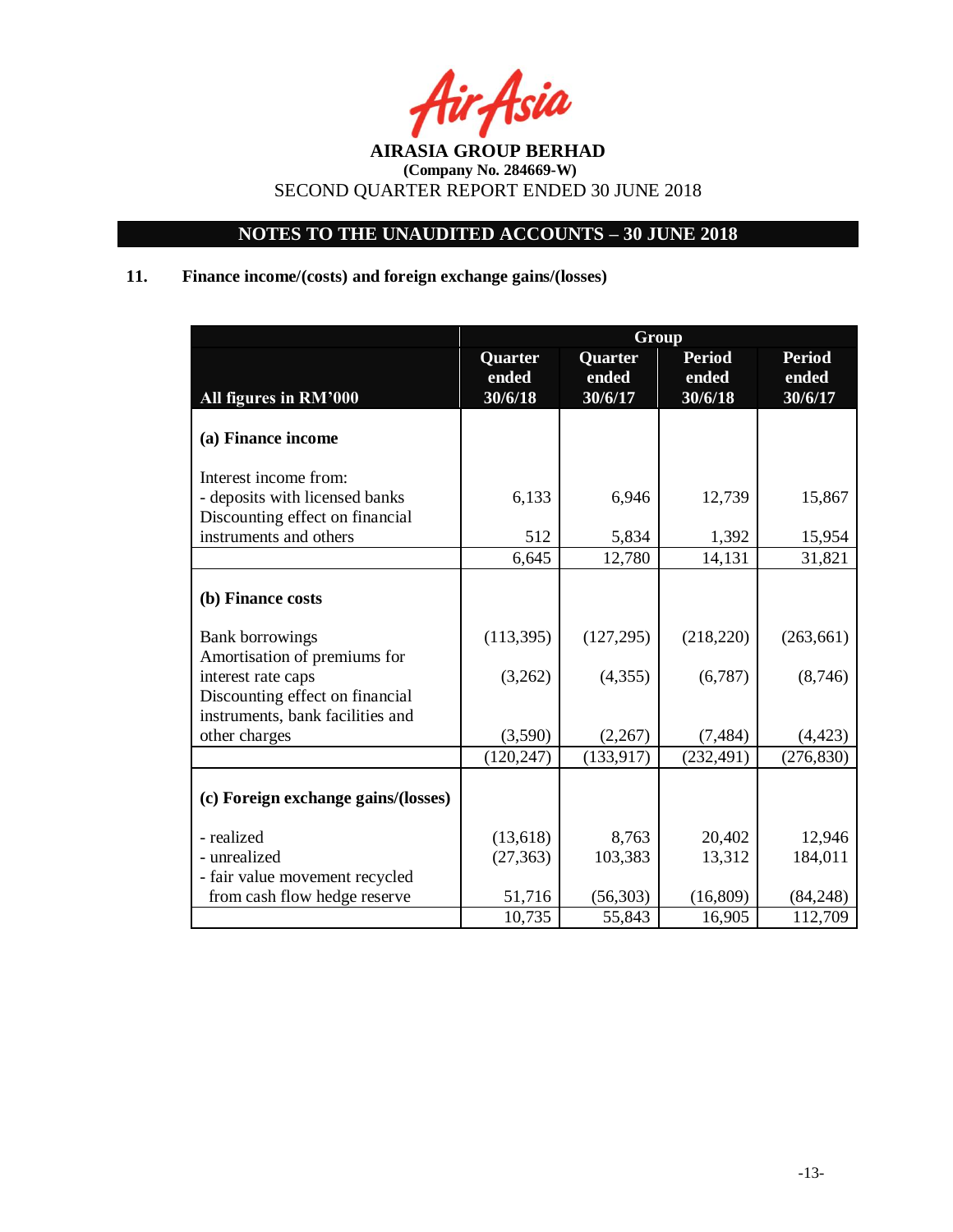

## **AIRASIA GROUP BERHAD (Company No. 284669-W)** SECOND QUARTER REPORT ENDED 30 JUNE 2018 **NOTES TO THE UNAUDITED ACCOUNTS – 30 JUNE 2018**

#### **12. Remeasurement gain on loss of control in a subsidiary**

MFRS 3, Business Combinations requires revaluation of the previously held interest in the equity accounted investment at its fair value on the acquisition-date, and recognise any gain or loss derived from the deemed disposal in the Income Statement. On 4 January 2018, the share swap agreement between Ground Team Red Holdings Sdn Bhd ("GTRH") and SATS Ltd. ("SATS") was completed, wherein GTRH acquired 80% equity stake in SATS Ground Services Singapore Pte. Ltd in exchange for an 11.4% equity stake in GTRH. In addition to this, the transaction for the Company to sell and transfer 38.6% of its shareholding in GTRH to SATS for a consideration of SGD119,300,000 has been completed on 14 February 2018. Pursuant to this, a re-measurement gain of RM534.7 million has been recognized in the financial statements of the Group.

#### **13. Remeasurement gain on consolidation**

MFRS 3, Business Combinations requires revaluation of the previously held interest in the equity accounted investment at its fair value on the acquisition-date, and recognise any gain or loss derived from the deemed disposal in the Income Statement. Pursuant to the consolidation of the investees as mentioned in Note 1 above, the Group recognised a gain from remeasurement of previously held interest in these associates amounting to RM214.4 million in the previous financial period.

#### **14. Other Comprehensive Income**

Cash flow hedges represent fair value changes due to movement in mark-to-market position on effective hedging contracts at 30 June 2018 as compared to 31 March 2018 as follows:

|                                        | 30/6/2018<br><b>RM</b> million | Quarter ended Quarter ended<br>31/3/2018<br><b>RM</b> million |
|----------------------------------------|--------------------------------|---------------------------------------------------------------|
| Fair value gain in the period          | (15.4)                         | 23.9                                                          |
| Amount transferred to income statement | 13.1                           | (1.2)                                                         |
|                                        | 23                             |                                                               |

Fair value changes in effective hedging contracts are recognized directly in equity and are transferred to the income statement in the same period as the underlying hedged item impacts profit or loss.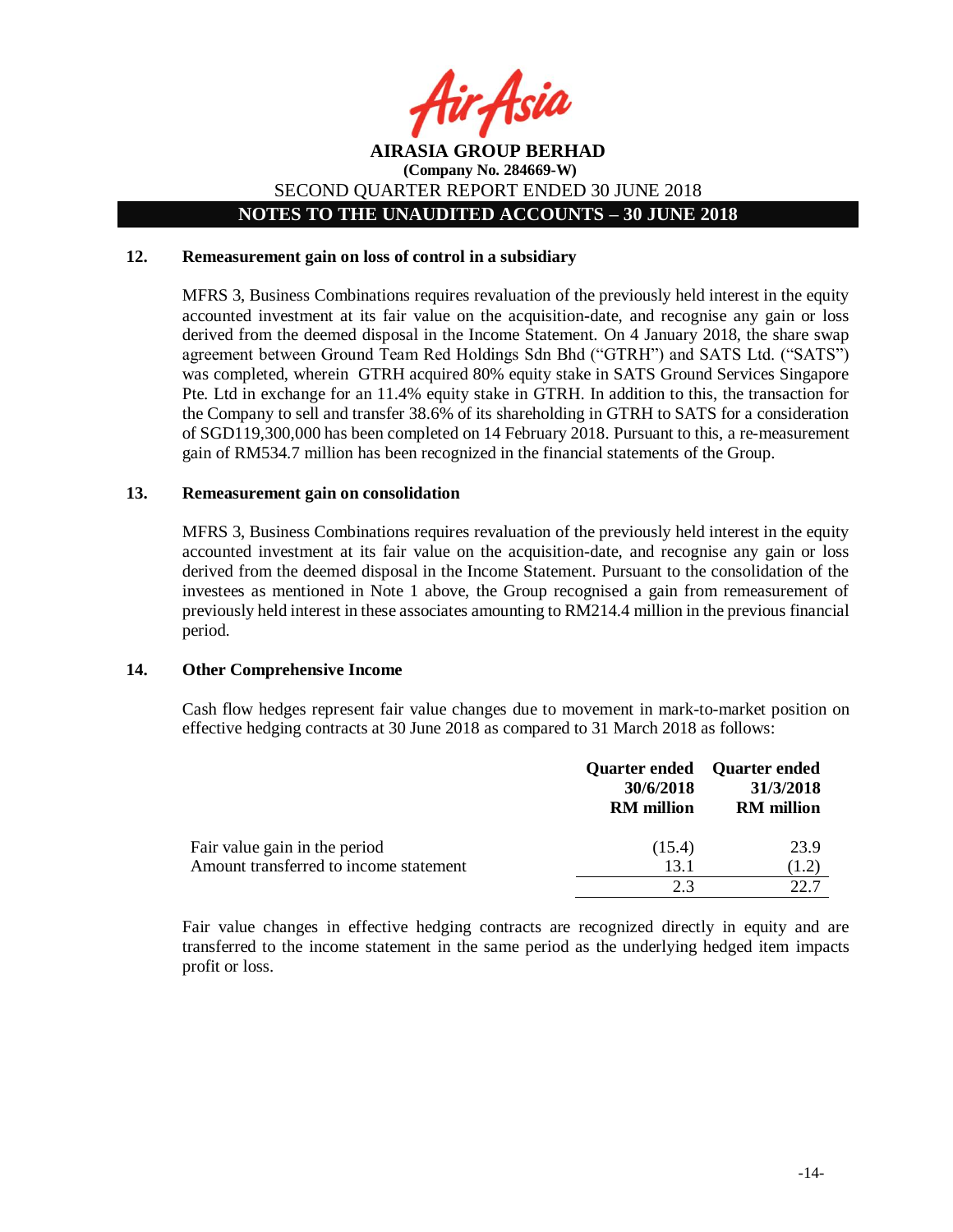

# **NOTES TO THE UNAUDITED ACCOUNTS – 30 JUNE 2018**

#### **15. Status of corporate proposals announced**

## *AirAsia Joint Venture in Vietnam*

Further to the announcement dated 31 March 2017, there were no further updates on the status of the forging of a joint venture cooperation between AirAsia, Gumin, Mr. Tran and HAA to establish a low-cost carrier in Vietnam.

*Memorandum of Understanding with the China Everbright Group and Henan Government Working Group*

Further to the announcement dated 24 May 2018, the Memorandum of Understanding ("MOU") with Everbright and Henan Government has now lapsed as per the terms of the MOU and will not be extended.

## **16. Property, plant and equipment**

#### *(a) acquisition and disposals*

During the quarter ended 30 June 2018, the Group acquired property, plant and equipment with a cost of RM1,075.0 million (quarter ended 30 June 2017: RM399.1 million).

During the quarter ended 30 June 2018, proceeds from disposal of property, plant and equipment totaled RM1,482.7 million (quarter ended 30 June 2017: RM nil).

#### *(b) revaluation*

There was no revaluation of property, plant and equipment in the quarter under review or in the same quarter of the prior year.

#### *(c) impairment*

There was no impairment of property, plant and equipment in the quarter under review or in the same quarter of the prior year.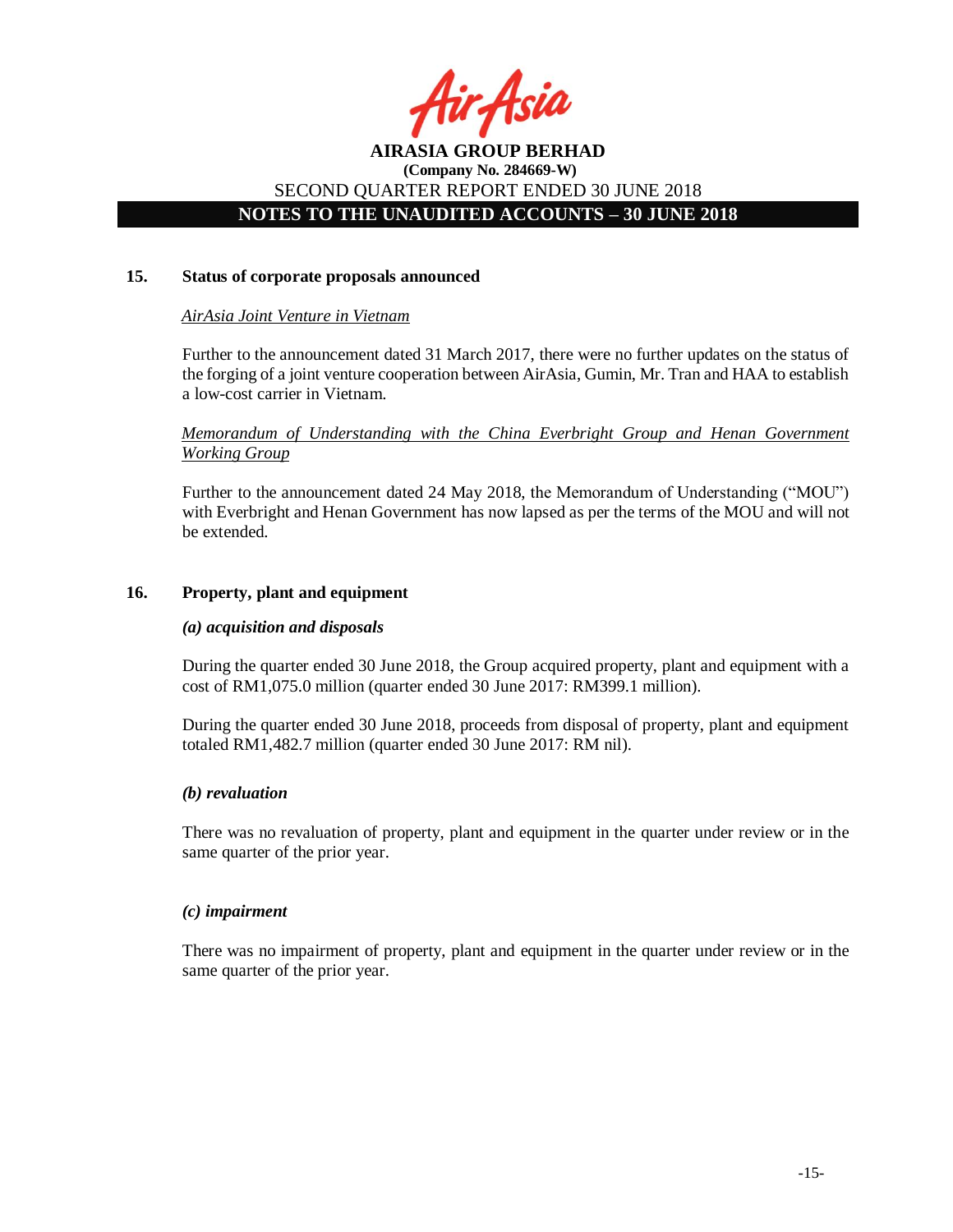

# **NOTES TO THE UNAUDITED ACCOUNTS – 30 JUNE 2018**

## **17. Post balance sheet events**

On 14 August 2018, AirAsia Exp Pte. Ltd. ("AirAsia Exp") and AirAsia Berhad (both of which are wholly owned subsidiary of AirAsia Group Berhad), entered into a a Share Purchase Agreement ("SPA") with Expedia Southeast Asia Pte. Ltd. ("Expedia SEA") and Expedia Inc ("Expedia") to sell AirAsia Exp's entire shareholding in AAE Travel Pte Ltd which is 6,144,279 ordinary shares constituting approximately 25% of the total issued and outstanding shares to Expedia for a cash consideration sum of USD60 million (approximately RM245 million).

## **18. Changes in composition of the Group**

Other than the completion of the share exchange as indicated in Note 1, there are no changes in composition of the Group.

#### **19. Contingent assets**

As at the date of this report, the Group does not have any contingent assets.

## **20. Changes in contingent liabilities since the last annual balance sheet date**

There were no material changes in contingent liabilities since the latest audited financial statements of the Group for the financial year ended 31 December 2017.

#### **21. Capital commitments outstanding not provided for in the interim financial report**

Capital commitments for property, plant and equipment:

|                                                                | As at<br>30/6/2018<br><b>RM'000</b> | As at<br>30/6/2017<br><b>RM'000</b> |
|----------------------------------------------------------------|-------------------------------------|-------------------------------------|
| Approved and contracted for<br>Approved but not contracted for | 88,198,013<br>73,822                | 86,529,471<br>133,130               |
|                                                                | 88,271,835                          | 86,662,601                          |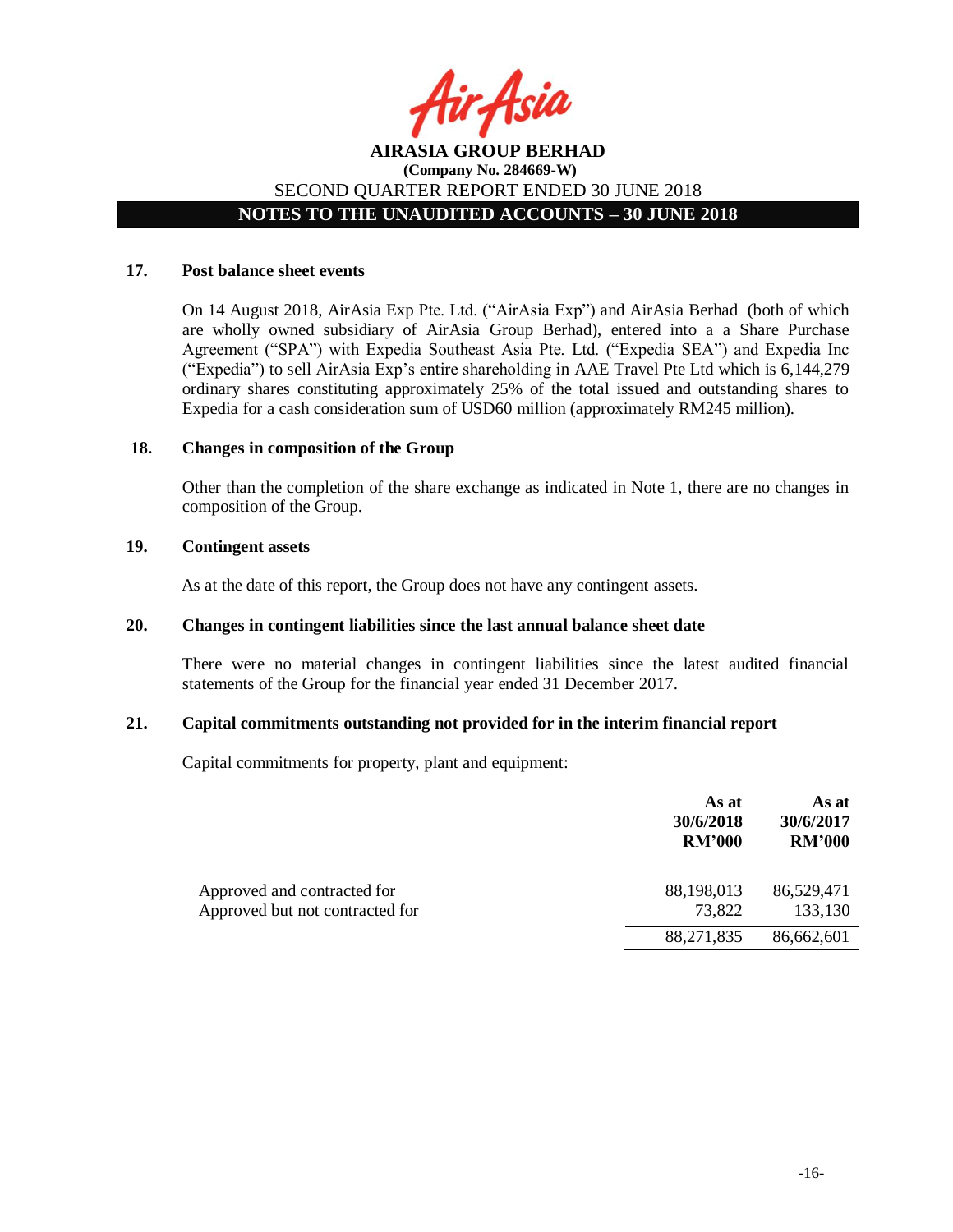

# **NOTES TO THE UNAUDITED ACCOUNTS – 30 JUNE 2018**

## **22. Material related party transactions**

Details of the relationship and transactions between AirAsia and its related parties are as described below. The related party transactions described were carried out on terms and conditions obtainable in transactions with unrelated parties unless otherwise stated.

| Name of company                     | Relationship                    |
|-------------------------------------|---------------------------------|
| AirAsia Go Holiday Sdn Bhd          | Subsidiary                      |
| AirAsia (Mauritius) Limited         | Subsidiary                      |
| AirAsia Investment Limited          | Subsidiary                      |
| Redtix Sdn Bhd                      | Subsidiary                      |
| Big Pay Pte. Ltd.                   | Subsidiary                      |
| AirAsia Global Shared Services      |                                 |
| Sdn Bhd                             | Subsidiary                      |
| Asia Aviation Capital Ltd           | Subsidiary                      |
| MadCience Consulting Sdn Bhd        | Subsidiary                      |
| <b>BIGPAY Malaysia Sdn Bhd</b>      | Subsidiary                      |
| Rokki Sdn Bhd (formerly known       |                                 |
| as Tune Box Sdn Bhd)                | Subsidiary                      |
| Rokki Avionics Sdn Bhd              | Subsidiary                      |
| Big Loyalty Sdn Bhd (formerly known |                                 |
| as Think Big Digital Sdn Bhd)       | Subsidiary                      |
| PT Indonesia AirAsia                | Deemed subsidiary under MFRS 10 |
| AirAsia Inc.                        | Deemed subsidiary under MFRS 10 |
| Philippines AirAsia Inc. (formerly  |                                 |
| known as Zest Airways, Inc.)        | Deemed subsidiary under MFRS 10 |
| Thai AirAsia Co. Ltd                | Associate of a subsidiary       |
| AirAsia Japan Co. Ltd               | Associate of a subsidiary       |
| AirAsia (India) Private Limited     | Associate of a subsidiary       |
| <b>AAE</b> Travel Pte Ltd           | Associate of a subsidiary       |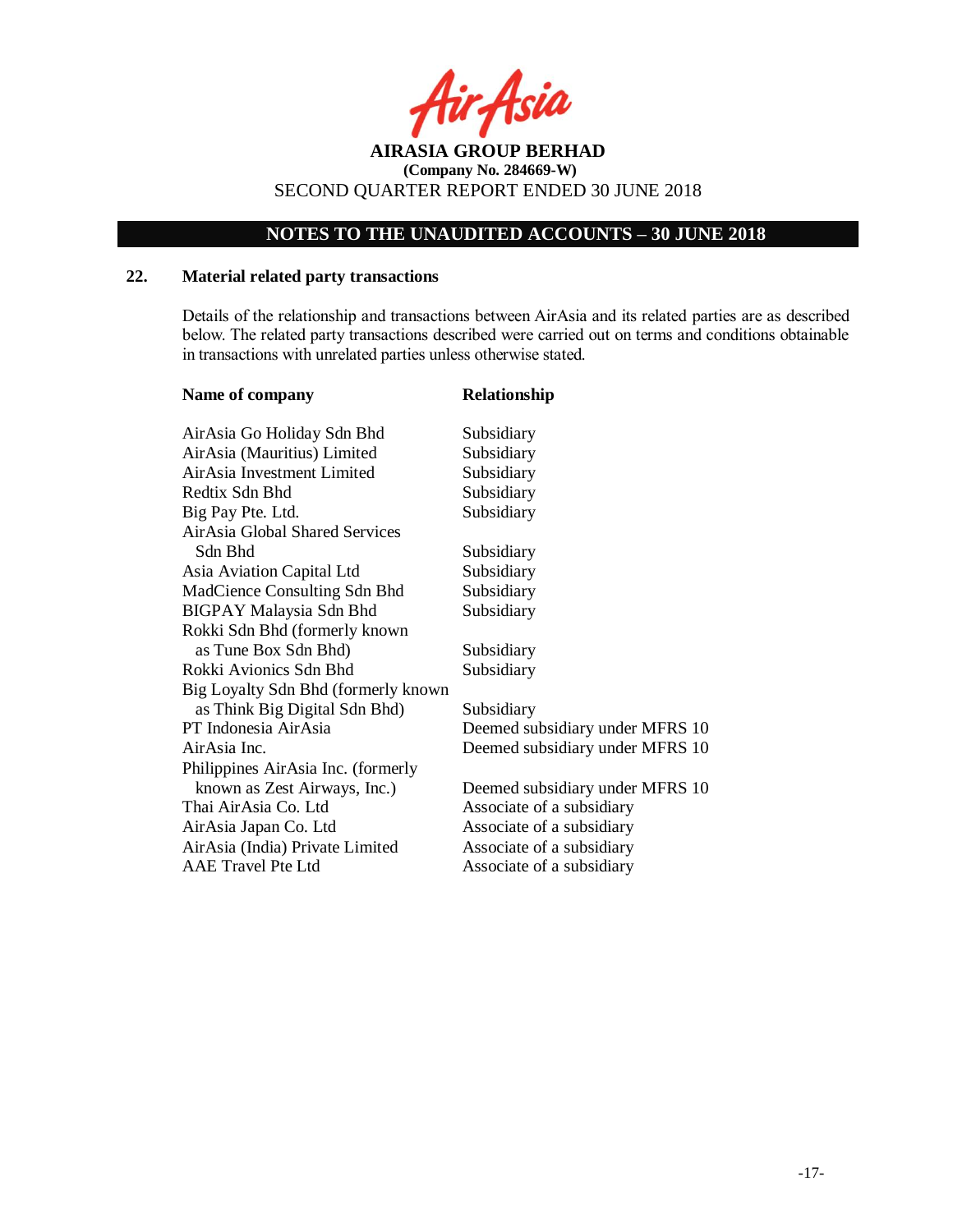

**NOTES TO THE UNAUDITED ACCOUNTS – 30 JUNE 2018**

## **22. Material related party transactions (continued)**

#### **Name of company <b>Relationship**

| AirAsia X Berhad                    | Company with common directors and shareholders |
|-------------------------------------|------------------------------------------------|
| Tune Insurance Malaysia Berhad      | Company with common directors and shareholders |
| Queen Park Rangers Holdings Ltd     | Company with common directors and shareholders |
| Thai AirAsia X Co. Ltd              | Company with common directors and shareholders |
| PT Indonesia AirAsia Extra ("IAAX") | Company with common directors and shareholders |
| Caterhamjet Global Ltd              | Company with common directors and shareholders |

Significant related party transactions which were entered into on agreed terms and prices for the financial period ended 30 June 2018 are set out below:

|                                 | Quarter ended<br>30/6/2018<br><b>RM'000</b> | <b>Quarter ended</b><br>30/6/2017<br><b>RM'000</b> |
|---------------------------------|---------------------------------------------|----------------------------------------------------|
| Thai AirAsia                    |                                             |                                                    |
| Lease rental income on aircraft | 121,923                                     | 136,250                                            |
| Indonesia AirAsia               |                                             |                                                    |
| Charter income from IAAX        | 33,737                                      | 60,382                                             |
| India AirAsia                   |                                             |                                                    |
| Lease rental income on aircraft | 55,742                                      | 35,554                                             |
| Japan AirAsia                   |                                             |                                                    |
| Lease rental income on aircraft | 7,817                                       | 8,459                                              |
| PT Indonesia AirAsia Extra      |                                             |                                                    |
| Lease rental income on aircraft | 16,673                                      | 18,041                                             |
| Aircraft wet lease charges      | (31, 933)                                   | (60, 517)                                          |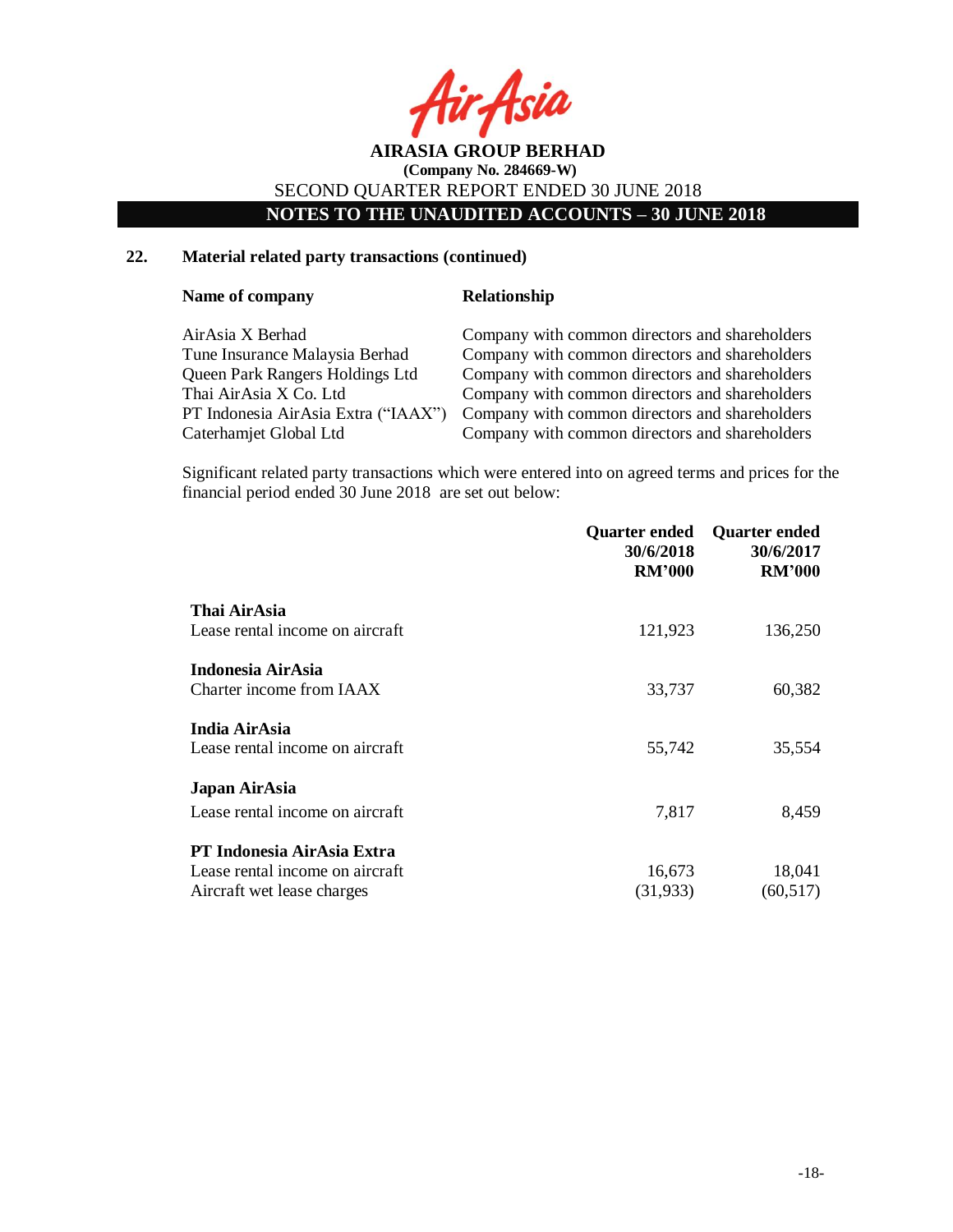

## **NOTES TO THE UNAUDITED ACCOUNTS – 30 JUNE 2018**

#### **23. Review of Group performance**

**Performance indicator for the Group's operations for current quarter against same quarter last year**

|                                    | Quarter ended<br><b>Quarter ended</b> |            | Change |
|------------------------------------|---------------------------------------|------------|--------|
|                                    | 30/6/2018                             | 30/6/2017  | у-о-у  |
|                                    |                                       |            |        |
| Passengers Carried                 | 10,878,146                            | 9,611,814  | 13%    |
| Capacity                           | 12,722,682                            | 10,830,746 | 17%    |
| Seat Load Factor                   | 86%                                   | 89%        | $-3%$  |
| RPK (million)                      | 13,612                                | 12,528     | 9%     |
| ASK (million)                      | 15,962                                | 14,202     | 12%    |
| Average Fare (RM)                  | 172                                   | 177        | $-3%$  |
| Unit Passenger Revenue (RM)        | 217                                   | 227        | $-4%$  |
| Revenue / ASK (sen)                | 14.83                                 | 15.35      | $-3%$  |
| Revenue / ASK (US cents)           | 3.73                                  | 3.86       | $-3%$  |
| Cost / ASK (sen)                   | 13.77                                 | 13.22      | 4%     |
| Cost / ASK (US cents)              | 3.46                                  | 3.32       | 4%     |
| Cost / ASK-ex Fuel (sen)           | 8.05                                  | 8.21       | $-2%$  |
| Cost / ASK-ex Fuel (US cents)      | 2.02                                  | 2.06       | $-2%$  |
| Aircraft (end of period)           | 124                                   | 106        | 17%    |
| Average Stage Length (km)          | 1,249                                 | 1,291      | $-3%$  |
| Number of Flights                  | 70,368                                | 60,003     | 17%    |
| Fuel Consumed (Barrels)            | 2,587,339                             | 2,401,055  | 8%     |
| Average Fuel Price (US\$ / Barrel) | 89                                    | 69         | 29%    |

#### *Exchange Rate: RM:USD – 3.9797 - Prior year US cent and dollar are restated at current average exchange rate during the quarter for ease of reference*

During the quarter, total Group revenue has grown 10% from RM 2,378.3 million recorded in 2Q17 to RM2,623.6 million in 2Q18. The growth was attributed to a 13% increase in total passengers carried. Load factor was at 86% in 2Q18 compared to 89% in 2Q17 due to 17% increase in capacity. Average fare has reduced 3% year on year, whilst the overall RASK of the Group has decreased 3% to 14.83 sen in 2Q18 from 15.35 sen in 2Q17.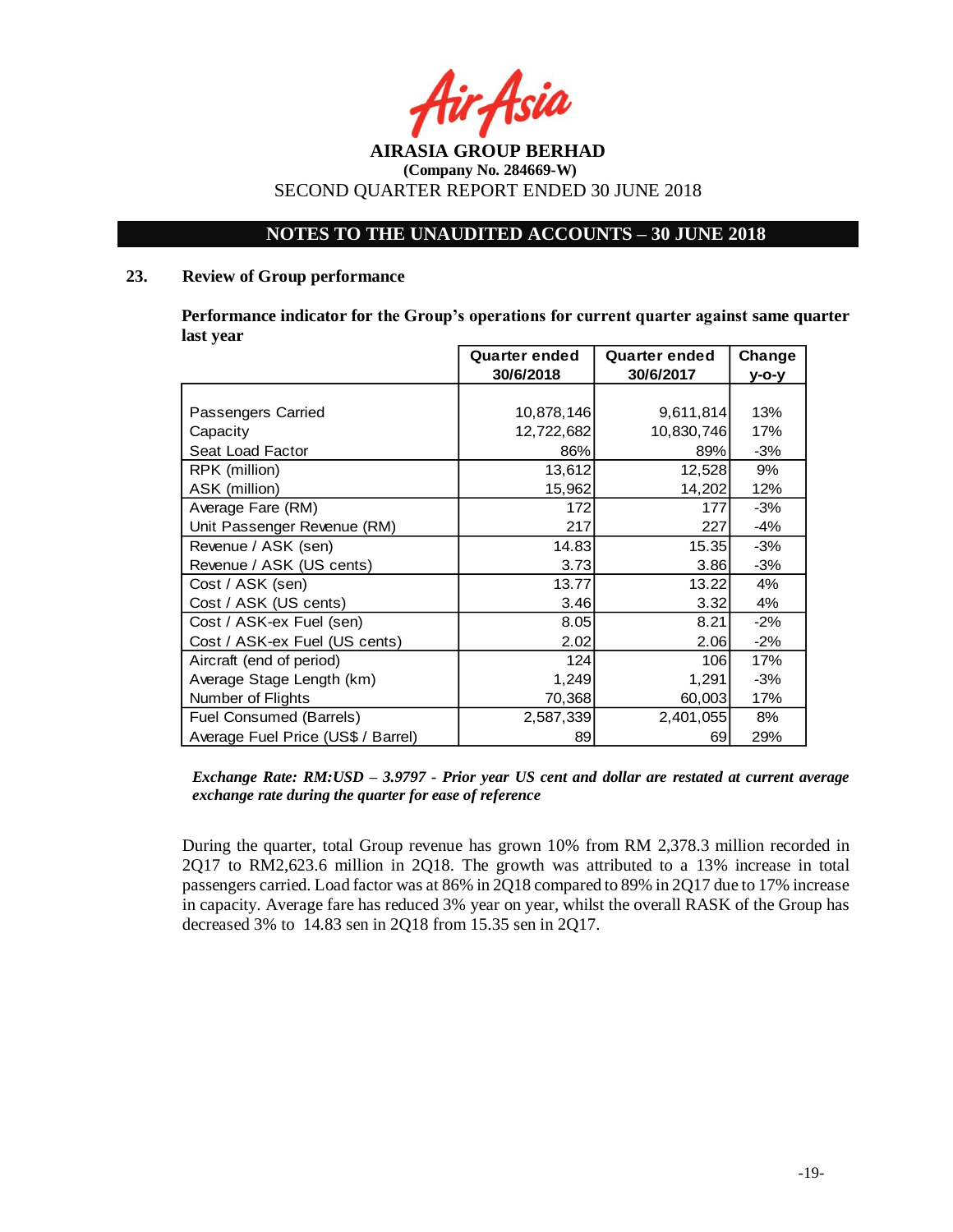

# **(Company No. 284669-W)** SECOND QUARTER REPORT ENDED 30 JUNE 2018

# **NOTES TO THE UNAUDITED ACCOUNTS – 30 JUNE 2018**

#### **23. Review of Group performance (continued)**

During the quarter, the Group has also delivered an additional 1,891,936 seats as compared to 2Q17, which represent an additional 17% growth in capacity compared to 2Q17. The total net operating profits of the Group has decreased 18% year-on-year to RM324.8 million from RM395.4 million in 2Q17 as a result of higher fuel prices and increase in maintenance and leasing costs on aircraft.

Net profit for the current quarter was 125% higher year-on-year at RM315.3 million due to the reversal of deferred tax on the sale of aircraft.

#### **Cashflow commentary for current quarter against immediately preceding quarter**

| <b>Net Cash Flow (RM'000)</b>         | <b>Quarter</b><br>ended<br>30/6/2018 | <b>Quarter</b><br>ended<br>31/3/2018 |
|---------------------------------------|--------------------------------------|--------------------------------------|
| Cash from Operations                  | 1,177,882                            | 371,429                              |
| Cash from Investing Activities        | (67, 139)                            | (503, 535)                           |
| <b>Cash from Financing Activities</b> | (1,052,347)                          | 302,619                              |
| <b>Net Cash Flow</b>                  | 58,396                               | 170,513                              |

The Group's cash inflow from operations was RM1,177.9 million, compared to inflow of RM371.4 million in the immediate preceding quarter ended 31 March 2018. Net cash inflow in the quarter amounted to RM58.4 million due to repayment of loans for aircraft of RM2.04 billion.

#### **The net gearing ratio as at 30 June 2018 and 31 December 2017 was as follows:**

| <b>Balance Sheet</b><br><b>RM</b> million                 | As at<br>30/6/2018 | As at<br>31/12/2017 |
|-----------------------------------------------------------|--------------------|---------------------|
| Total borrowings                                          | 3,182              | 9,309               |
| Liabilities directly associated with assets held for sale | 4,988              |                     |
| Less: Deposit, cash and bank balances                     | (1, 934)           | (1,882)             |
| Net debt                                                  | 6,236              | 7,427               |
| Total equity                                              | 8,213              | 6,710               |
| Net gearing ratio (times)                                 | 0.76               |                     |

The Group's total debt, including liabilities directly associated with assets held for sale, as of end of June 2018 was RM8.2 billion. The Group's net debt after offsetting the cash balances amounted to RM6.2 billion.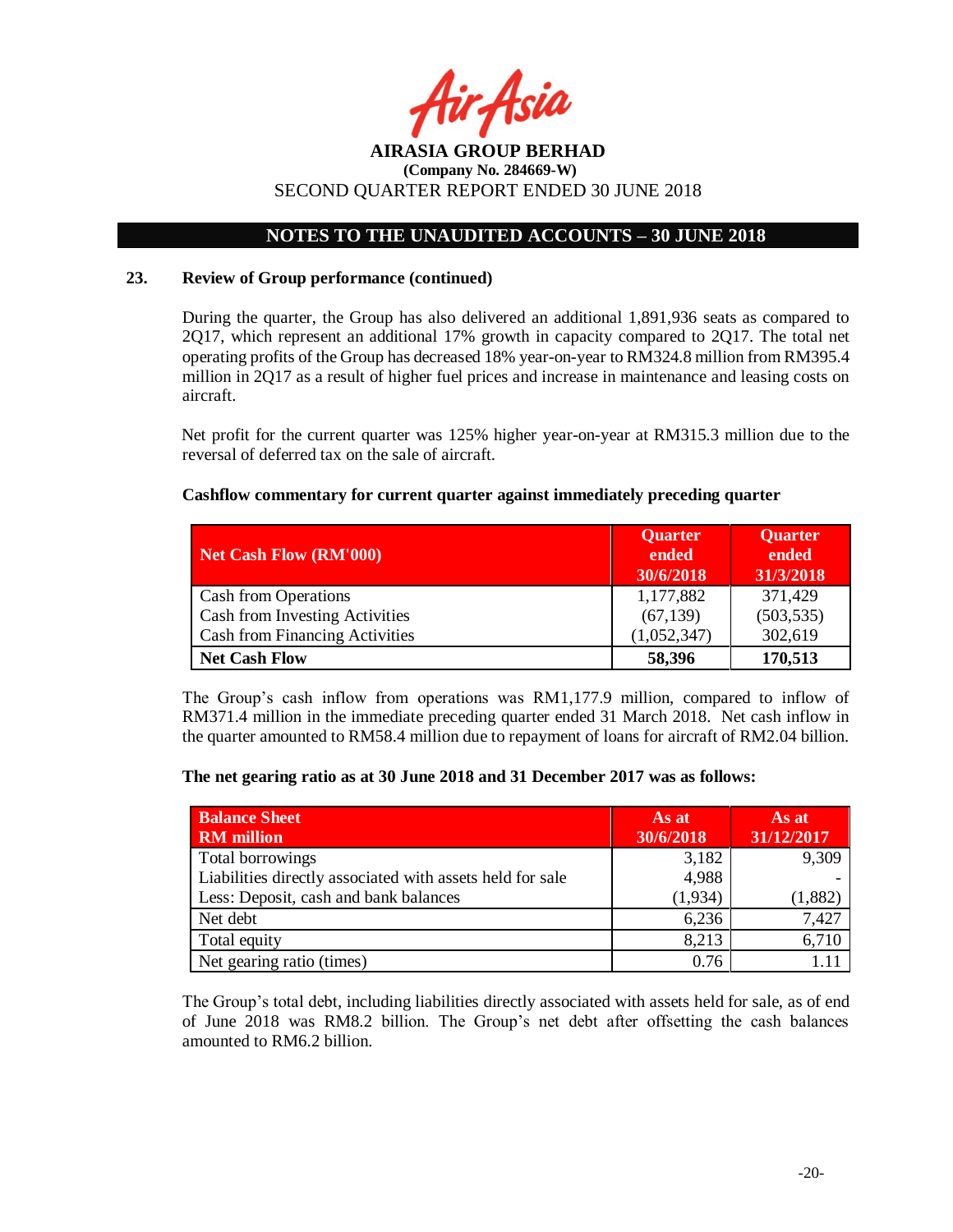

# **NOTES TO THE UNAUDITED ACCOUNTS – 30 JUNE 2018**

#### **24. Associate Companies – Equity Account**

**i) Associate Company - Thai AirAsia Co. Ltd ("Thai AirAsia")**

**Performance indicator for Thai AirAsia operations for current quarter against the same quarter last year**

|                                    | <b>Quarter ended</b> | <b>Quarter ended</b> | Change   |
|------------------------------------|----------------------|----------------------|----------|
| <b>THB'000</b>                     | 30/6/2018            | 30/6/2017            | y-o-y    |
|                                    |                      |                      |          |
| Passengers Carried                 | 5,310,361            | 4,694,374            | 13%      |
| Capacity                           | 6,278,154            | 5,456,700            | 15%      |
| Seat Load Factor                   | 85%                  | 86%                  | $-1$ ppt |
| RPK (million)                      | 5,194                | 4,630                | 12%      |
| ASK (million)                      | 6,147                | 5,373                | 14%      |
| Average Fare (THB)                 | 1,402                | 1,476                | -5%      |
| Unit Passenger Revenue (THB)       | 1,710                | 1,783                | -4%      |
| Revenue / ASK (THB)                | 1.47                 | 1.55                 | -5%      |
| Revenue / ASK (US cents)           | 4.55                 | 4.80                 | -5%      |
| Cost / ASK (THB)                   | 1.58                 | 1.51                 | 5%       |
| Cost / ASK (US cents)              | 4.88                 | 4.66                 | 5%       |
| Cost / ASK-ex Fuel (THB)           | 1.01                 | 1.02                 | $-2%$    |
| Cost / ASK-ex Fuel (US cents)      | 3.11                 | 3.16                 | $-2\%$   |
| Aircraft (end of period)           | 59                   | 54                   | 9%       |
| Average Stage Length (km)          | 978                  | 985                  | $-1%$    |
| Number of Flights                  | 34,771               | 30,315               | 15%      |
| Fuel Consumed (Barrels)            | 1,113,753            | 1,009,729            | 10%      |
| Average Fuel Price (US\$ / Barrel) | 98                   | 75                   | 30%      |

*Exchange Rate: USD:THB – 32.4 - prior year US cents figures are restated at the current period average exchange rate*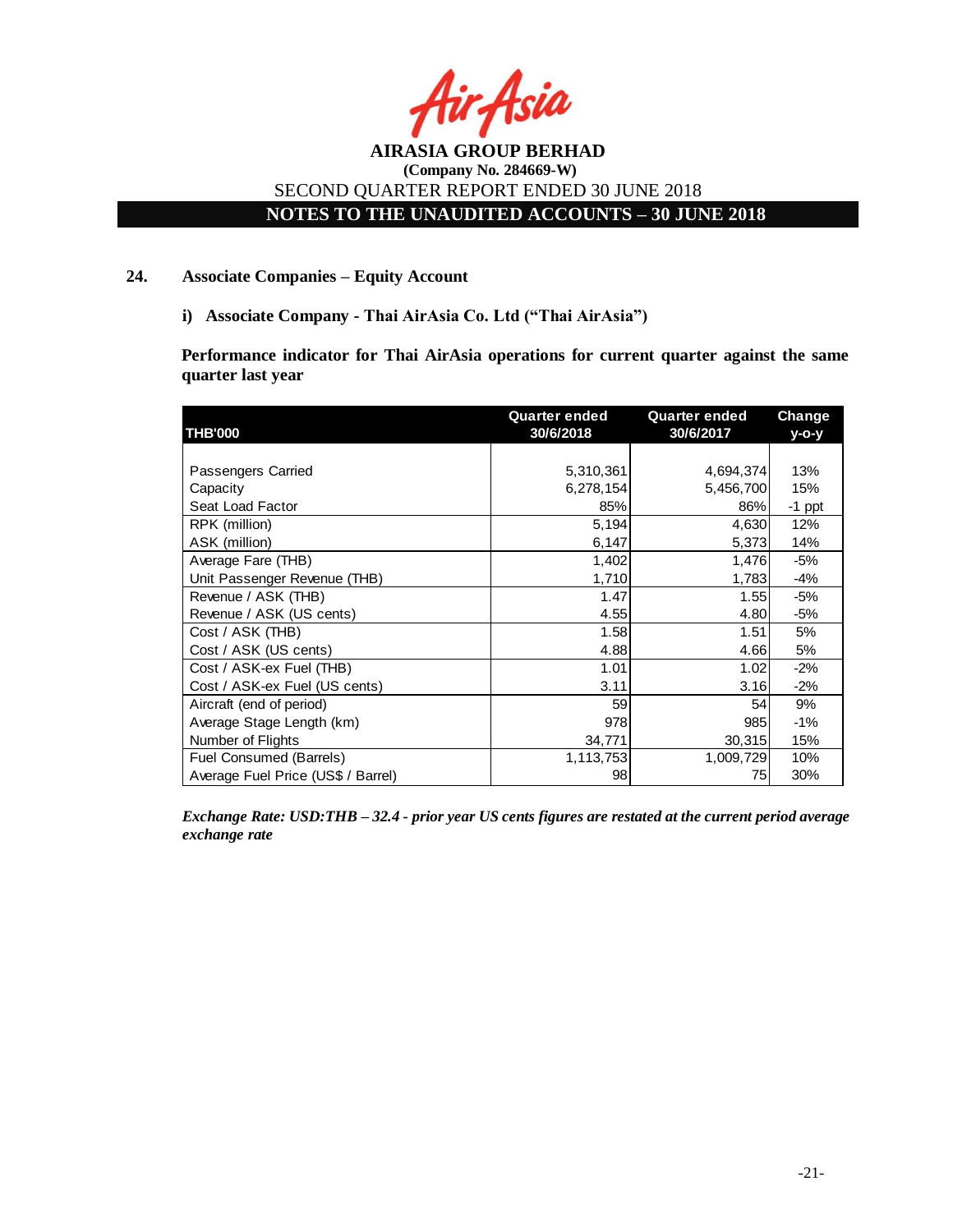

**NOTES TO THE UNAUDITED ACCOUNTS – 30 JUNE 2018**

## **24. Associate Companies – Equity Account (continued)**

**i) Associate Company - Thai AirAsia Co. Ltd ("Thai AirAsia") (continued)**

# **Income Statements for the quarter ended 30 June 2018**

|                                                                                                               | Quarter<br>ended                           | Quarter<br>ended                         |
|---------------------------------------------------------------------------------------------------------------|--------------------------------------------|------------------------------------------|
| <b>THB'000</b>                                                                                                | 30/6/2018                                  | 30/6/2017                                |
| <b>Revenue</b>                                                                                                | 9,059,715                                  | 8,348,833                                |
| Operating expenses:<br>- Staff costs<br>- Depreciation of property, plant                                     | (1,403,886)                                | (1, 181, 919)                            |
| and equipment<br>- Aircraft fuel expenses<br>- Maintenance & overhaul                                         | (406, 886)<br>(3,521,848)<br>(831,089)     | (358, 442)<br>(2,604,211)<br>(677,706)   |
| -User charges and other related expenses<br>- Aircraft operating lease expenses<br>- Other operating expenses | (1,716,298)<br>(1, 254, 046)<br>(581, 052) | (1,510,510)<br>(1,254,901)<br>(518, 674) |
| Other income                                                                                                  | 167,621                                    | 154,496                                  |
| <b>Operating (loss)/profit</b>                                                                                | (487, 769)                                 | 396,966                                  |
| Finance income                                                                                                | 21,014                                     | 22,184                                   |
| Finance costs                                                                                                 | (187, 112)                                 | (181, 148)                               |
| Net operating (loss)/profit                                                                                   | (653, 867)                                 | 238,002                                  |
| Foreign exchange (loss)/gain                                                                                  | (49, 164)                                  | 30,145                                   |
| (Loss)/profit before tax                                                                                      | (703, 031)                                 | 268,147                                  |
| Taxation                                                                                                      | (14, 571)                                  | (13, 228)                                |
| Deferred taxation                                                                                             | 150,083                                    | 55,163                                   |
| Net (loss)/profit after tax                                                                                   | (567, 519)                                 | 310,082                                  |
| <b>EBITDAR</b>                                                                                                | 1,173,163                                  | 2,010,309                                |
| <b>EBITDAR Margin</b><br><b>EBIT Margin</b>                                                                   | 13%<br>$-5%$                               | 24%<br>5%                                |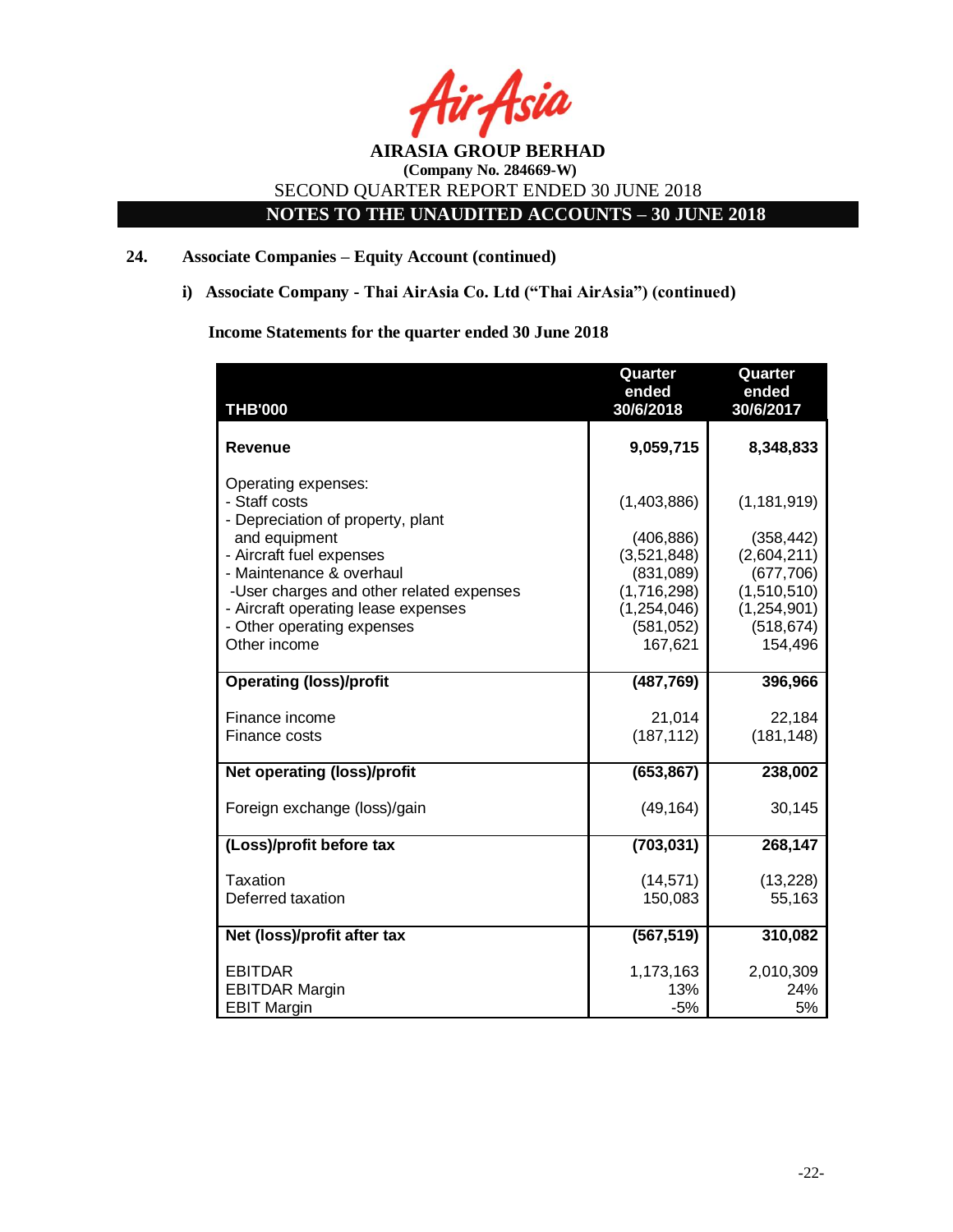

**NOTES TO THE UNAUDITED ACCOUNTS – 30 JUNE 2018**

## **24. Associate Companies – Equity Account (continued)**

**i) Associate Company - Thai AirAsia Co. Ltd ("Thai AirAsia") (continued)**

#### **Balance Sheet**

| <b>THB'000</b>                        | As at<br>30/6/2018 | As at<br>30/6/2017 |
|---------------------------------------|--------------------|--------------------|
|                                       |                    |                    |
| Property, Plant & Equipment           | 24,836,936         | 25,449,651         |
| Intangible assets, net                | 10,425             | 10,425             |
| Other non current assets              | 950,571            | 873,797            |
| Inventory                             | 137,741            | 148,801            |
| Aircraft maintenance reserves         | 4,174,280          | 3,728,837          |
| Other Debtors & Prepayments           | 1,491,258          | 1,029,771          |
| Amounts due from related parties      | 307,528            | 307,739            |
| Cash & Short Term Deposits            | 6,373,071          | 6,699,632          |
| <b>Total Assets</b>                   | 38,281,810         | 38,248,653         |
|                                       |                    |                    |
| Sales In Advance                      | 3,197,511          | 3,469,876          |
| <b>Other Creditors &amp; Accruals</b> | 4,088,475          | 4,126,886          |
| Amounts Owing to Related Party        | 477,036            | 301,040            |
| Deferred tax liabilities              | 216,084            | 267,435            |
| Debenture                             | 4,094,322          | 1,598,006          |
| <b>Borrowings</b>                     | 2,112,602          | 3,335,581          |
| Finance lease liabilities             | 13,992,430         | 14,527,791         |
| <b>Total Liabilities</b>              | 28,178,461         | 27,626,615         |
|                                       |                    |                    |
| <b>Share Capital</b>                  | 435,556            | 435,556            |
| <b>Share Premium</b>                  | 2,628,786          | 2,628,786          |
| <b>Retained Earnings</b>              | 7,039,007          | 7,557,696          |
| <b>Total Equity</b>                   | 10,103,349         | 10,622,038         |

Thai AirAsia is an associate company owned 45% by AirAsia Berhad. As such it is accounted for using the equity method, as permitted by the Malaysian Accounting Standards Board MFRS128, Investments in Associates.

Thai AirAsia recorded revenue of THB9,059.7 million in 2Q18, 9% higher compared to the THB8,348.8 million achieved in 2Q17. The increase in revenue was supported by the increase in the number of passengers carried as capacity rose 15% year-on-year resulting in a 13% increase in the number of passengers carried. Unit passenger revenue decreased 4% year-on-year whilst the seat load factor decreased 1 ppt to 85%.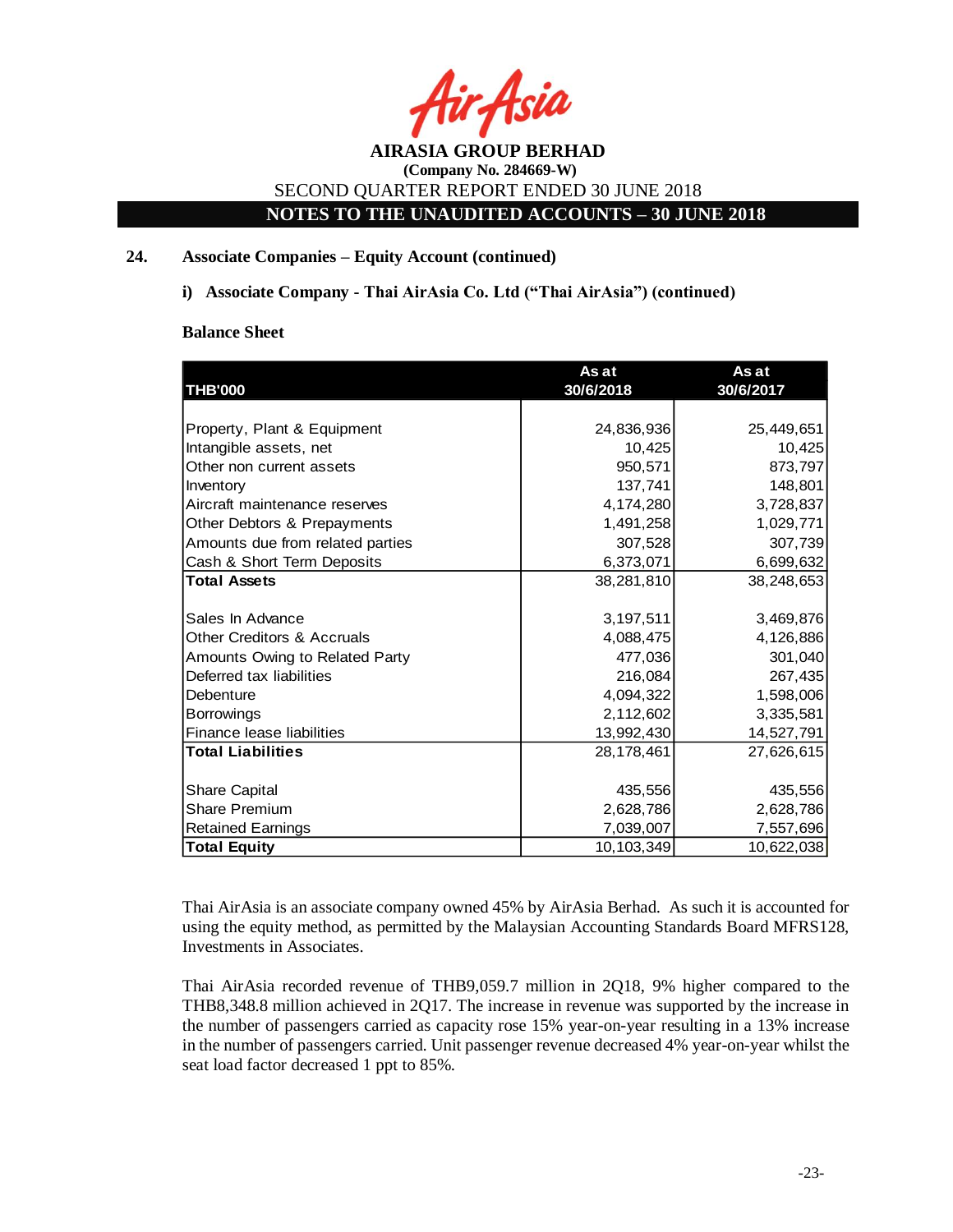

## **NOTES TO THE UNAUDITED ACCOUNTS – 30 JUNE 2018**

#### **24. Associate Companies – Equity Account (continued)**

#### **i) Associate Company - Thai AirAsia Co. Ltd ("Thai AirAsia") (continued)**

Thai AirAsia's operating loss was at THB487.8 million in 2Q18, compared to an operating profit of THB397.0 million in 2Q17. Thai AirAsia's net loss was at THB567.5 million in 2Q18, compared to a net profit of THB310.1 million in 2Q17. AirAsia Group Berhad has equity accounted net loss of RM32.0 million (RM17.3 million in the quarter ended 30 June 2017) in the current period, as reflected in the income statement.

#### **ii) Associate Company – AirAsia (India) Limited ("AirAsia India")**

## **Performance indicator for AirAsia India operations for current quarter against the same quarter last year**

|                                    | <b>Quarter ended</b> | <b>Quarter ended</b> | <b>Change</b> |
|------------------------------------|----------------------|----------------------|---------------|
| <b>INR'000</b>                     | 30/6/2018            | 30/6/2017            | $V-O-V$       |
|                                    |                      |                      |               |
| Passengers Carried                 | 1,827,805            | 1,005,341            | 82%           |
| Capacity                           | 2,095,740            | 1,119,960            | 87%           |
| Seat Load Factor                   | 87%                  | 90%                  | -3 ppt        |
| RPK (million)                      | 1,895                | 1,082                | 75%           |
| ASK (million)                      | 2,136                | 1,184                | 80%           |
| Average Fare (INR)                 | 3,260                | 3,214                | $1\%$         |
| Unit Passenger Revenue (INR)       | 3,687                | 3,577                | 3%            |
| Revenue / ASK (sen)                | 304.10               | 294.59               | 3%            |
| Revenue / ASK (US cents)           | 4.51                 | 4.37                 | 3%            |
| Cost / ASK (sen)                   | 328.25               | 315.10               | 4%            |
| Cost / ASK (US cents)              | 4.87                 | 4.67                 | 4%            |
| Cost / ASK-ex Fuel (sen)           | 173.57               | 192.97               | $-10%$        |
| Cost / ASK-ex Fuel (US cents)      | 2.57                 | 2.86                 | $-10%$        |
| Aircraft (end of period)           | 18                   | 10                   | 80%           |
| Average Stage Length (km)          | 1,019                | 989                  | 3%            |
| Number of Flights                  | 11,643               | 6,222                | 87%           |
| Fuel Consumed (Barrels)            | 397,374              | 216,907              | 83%           |
| Average Fuel Price (US\$ / Barrel) | 123                  | 99                   | 25%           |

*Exchange Rate: USD:INR – 67.4 - prior year US cents figures are restated at the current period average exchange rate*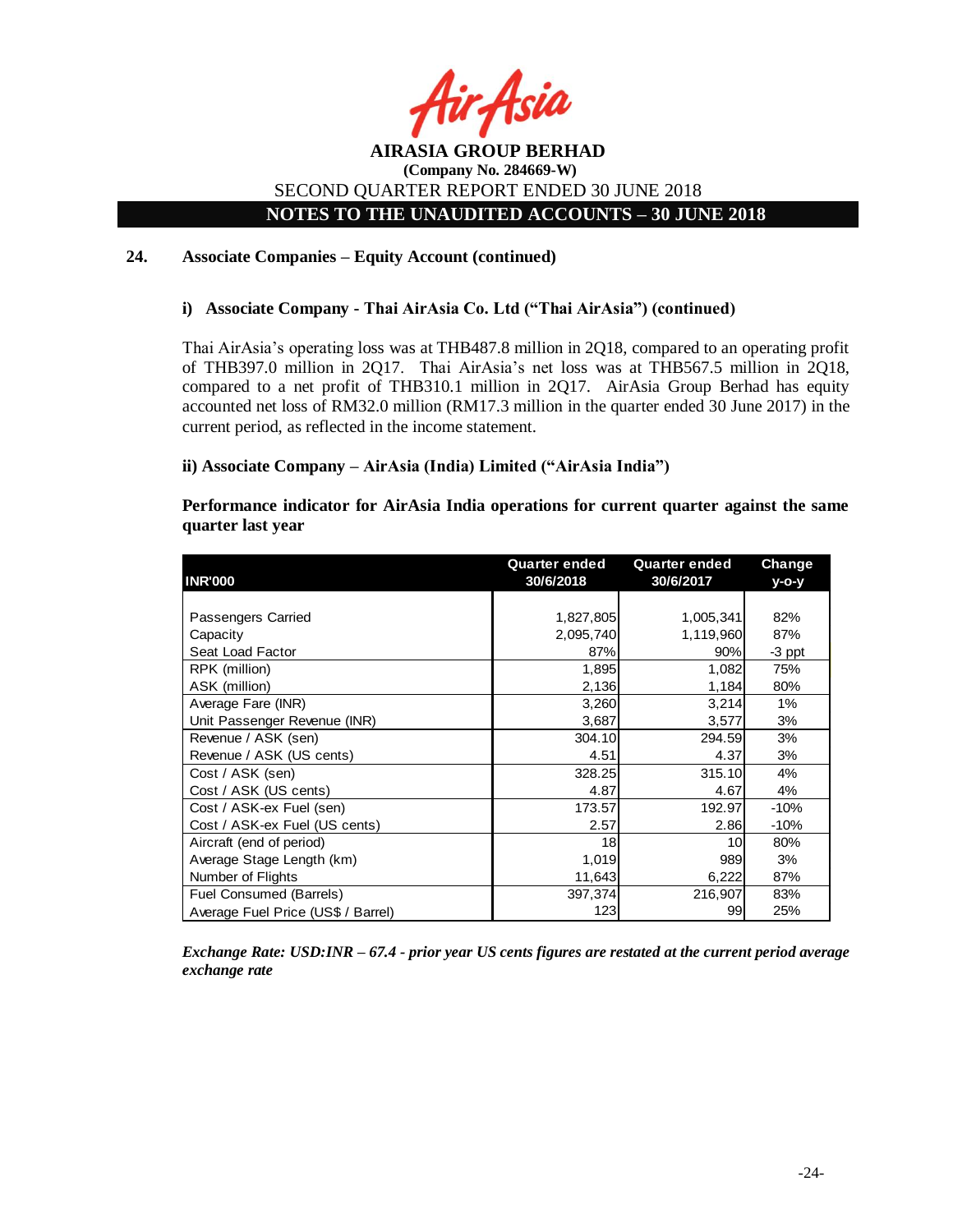

# **NOTES TO THE UNAUDITED ACCOUNTS – 30 JUNE 2018**

## **24. Associate Companies – Equity Account (continued)**

**ii) Associate Company – AirAsia (India) Limited ("AirAsia India") continued** 

**Income Statements for the financial period ended 30 June 2018**

|                                                 | <b>Quarter ended</b> | <b>Quarter ended</b> |
|-------------------------------------------------|----------------------|----------------------|
| <b>INR'000</b>                                  | 30/6/2018            | 30/6/2017            |
|                                                 |                      |                      |
| <b>Revenue</b>                                  | 6,496,798            | 3,488,082            |
| Operating expenses:                             |                      |                      |
| - Staff costs                                   | (859, 642)           | (683, 705)           |
| - Depreciation of property, plant and equipment | (29, 438)            | (18, 642)            |
| - Aircraft fuel expenses                        | (3,304,560)          | (1,446,041)          |
| - Maintenance and overhaul                      | (953, 645)           | (394, 366)           |
| - User charges and other related expenses       | (832,956)            | (527, 055)           |
| - Aircraft operating lease expenses             | (1,009,968)          | (535, 037)           |
| - Other operating expenses                      | (263, 335)           | (234, 164)           |
| Other income                                    | 242,389              | 108,120              |
| <b>Operating loss</b>                           | (514, 357)           | (242, 809)           |
| Finance Income                                  | 6,329                | 9,535                |
| <b>Finance Costs</b>                            | (7, 892)             | (9, 587)             |
| <b>Net operating loss</b>                       | (515, 920)           | (242, 861)           |
| Foreign exchange gain                           | (102, 296)           | (1,829)              |
| Loss before tax                                 | (618, 216)           | (244, 690)           |
| Taxation                                        |                      |                      |
| Net loss after tax                              | (618, 216)           | (244, 690)           |
| <b>EBITDAR</b>                                  | 525,049              | 310,871              |
| <b>EBITDAR Margin</b>                           | 8%                   | 9%                   |
| <b>EBIT Margin</b>                              | $-8%$                | $-7%$                |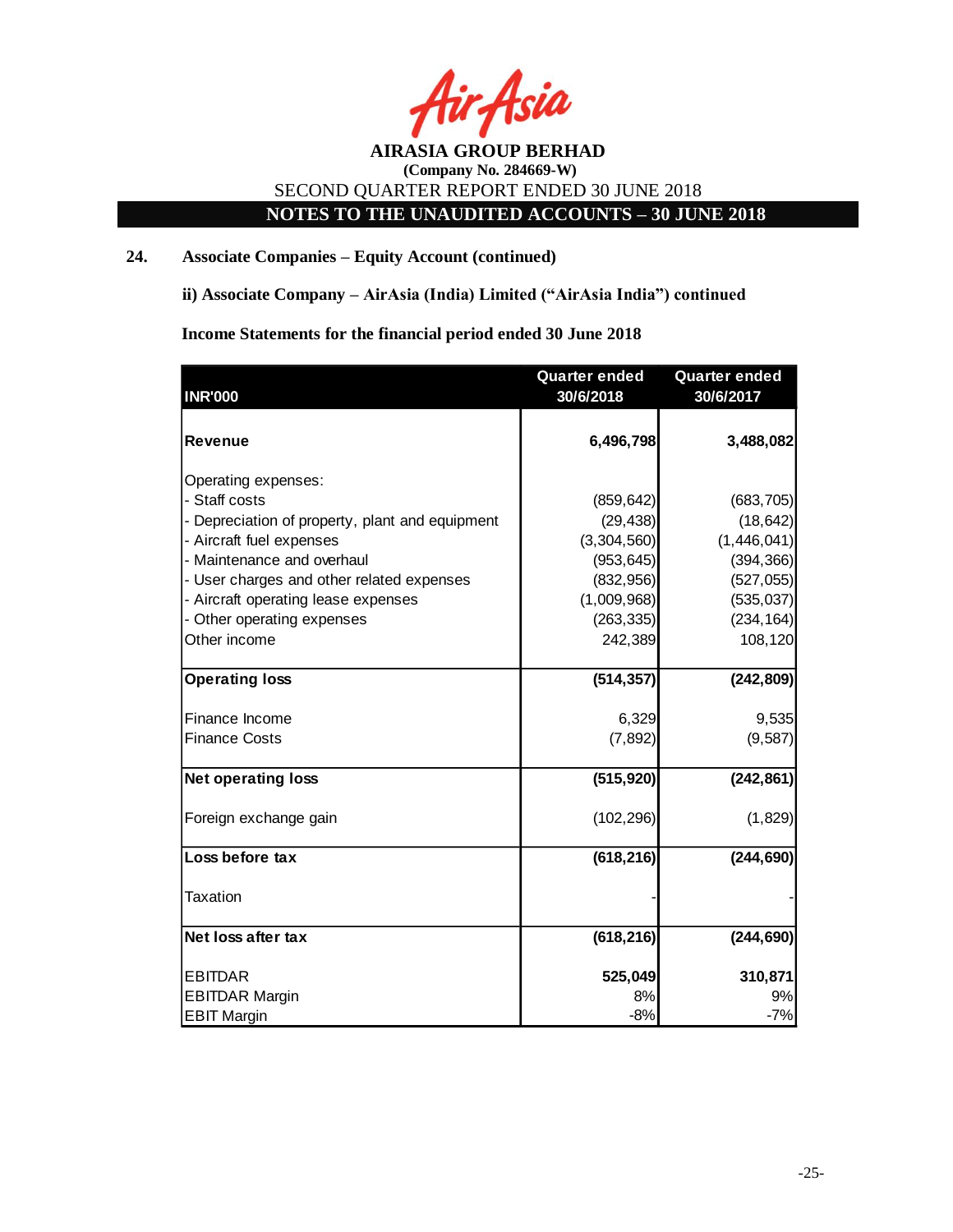

## **NOTES TO THE UNAUDITED ACCOUNTS – 30 JUNE 2018**

#### **24. Associate Companies – Equity Account (continued)**

**ii) Associate Company – AirAsia (India) Limited ("AirAsia India") continued** 

#### **Balance Sheet**

|                                       | As at         | As at         |  |
|---------------------------------------|---------------|---------------|--|
| <b>INR'000</b>                        | 30/6/2018     | 31/12/2017    |  |
|                                       |               |               |  |
| Property, Plant & Equipment           | 713,844       | 598,693       |  |
| Inventory                             | 125,191       | 130,497       |  |
| Amount due from related parties       | 129,764       | 114,769       |  |
| Other Debtors & Prepayments           | 1,840,048     | 1,275,172     |  |
| Cash & Short Term Deposits            | 2,185,428     | 1,746,032     |  |
| <b>Total Assets</b>                   | 4,994,275     | 3,865,163     |  |
|                                       |               |               |  |
| Sales In Advance                      | 842,971       | 1,095,480     |  |
| <b>Other Creditors &amp; Accruals</b> | 3,295,027     | 1,908,467     |  |
| Amounts Owing to Related Party        | 2,140,469     | 1,653,957     |  |
| Long Term Liabilities                 | 102,106       | 71,571        |  |
| <b>Total Liabilities</b>              | 6,380,572     | 4,729,475     |  |
|                                       |               |               |  |
| <b>Share Capital</b>                  | 5,337,000     | 4,266,500     |  |
| <b>Retained Earnings</b>              | (6,723,297)   | (5, 130, 812) |  |
| <b>Total Equity</b>                   | (1, 386, 297) | (864, 312)    |  |

AirAsia India is an associate company which is incorporated in India and is 49% owned by AirAsia Berhad. As such it is accounted for using the equity method, as permitted by the Malaysian Accounting Standards Board MFRS128, Investments in Associates.

AirAsia India recorded revenue of INR6,496.8 million in 2Q18, 86% higher compared to a revenue of INR3,488.1 million in 2Q17. The number of passengers carried increased 82% with a unit passenger revenue of INR3,687, 3% higher than the same period last year.

AirAsia India recorded a net loss of INR618.2 million (quarter ended 30 June 2017: net loss of INR244.7 million) in the quarter under review out of which RM nil (quarter ended 30 June 2017: RM nil million) is equity accounted in the AirAsia Group Berhad income statement. As the Group's interest in AirAsia India has been reduced to zero, in accordance with MFRS128, any profits will only be recognized when a total of RM33.5 million of unrecognized losses have been reversed.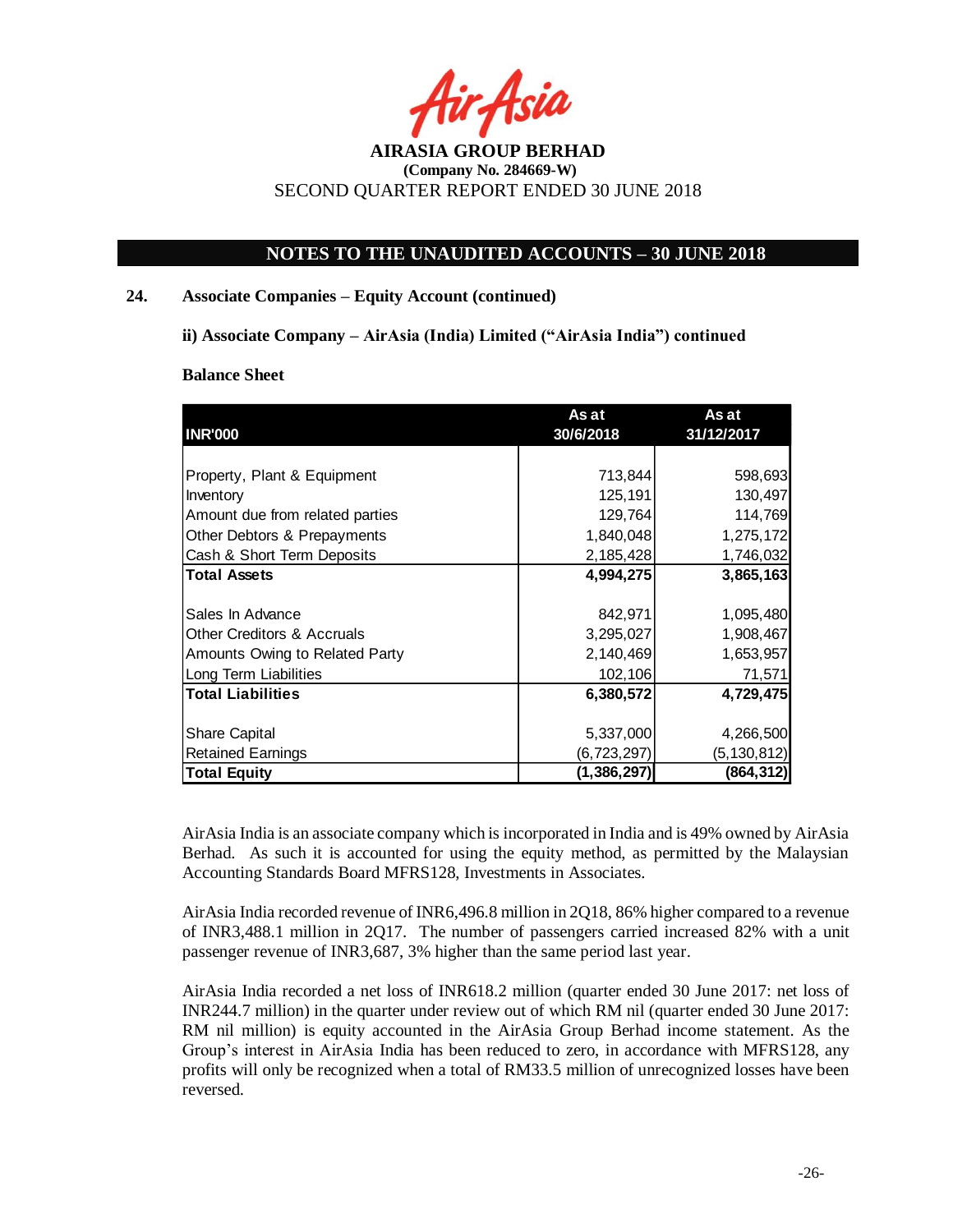

## **NOTES TO THE UNAUDITED ACCOUNTS – 30 JUNE 2018**

## **24. Associate Companies – Equity Account (continued)**

## **iii) Associate Company – AirAsia Japan Co., Ltd ("AirAsia Japan")**

AirAsia Japan is an associate company which is incorporated in Japan. On 8 February 2018, AAIL subscribed to additional 28,571,428 shares for a cash consideration of JPY2,000.0 million (equivalent to RM72.0 million). On 27 June 2018, AAIL subscribed to additional 27,857,143 shares for a cash consideration of JPY1,950.0 million (equivalent to RM71.8 million). Accordingly the Group's equity interest in AirAsia Japan has increased from 62.76% to 66.91%. AirAsia Japan recorded a net loss of RM40.3 million (quarter ended 30 June 2017: net loss RM42.2 million) in the quarter under review of which RM25.3 million (quarter ended 30 June 2017: RM20.7 million) is equity accounted in the financial statements of AirAsia Group Berhad.

#### **25. Variation of results against preceding quarter**

The Group had a net profit of RM315.2 million for the quarter under review. This is RM775.1 million lower compared to the net profit of RM1,090.3 million in the immediately preceding quarter ended 31 March 2018.

#### **26. Profit forecast**

No profit forecast has been issued.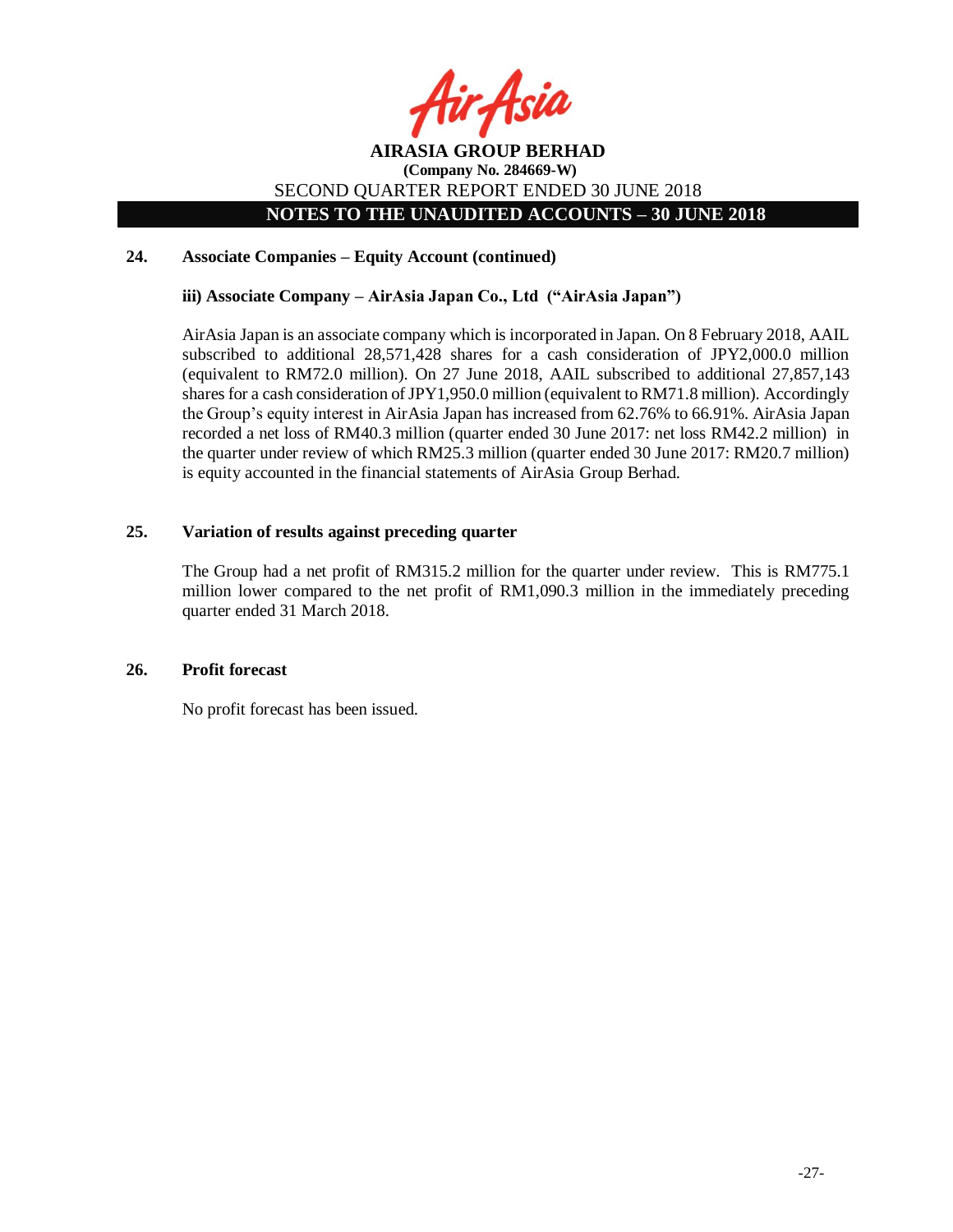

# **NOTES TO THE UNAUDITED ACCOUNTS – 30 JUNE 2018**

## **27. Commentary on prospects**

The Group is projected to achieve an average load factor of 83% in the third quarter of 2018 based on the existing forward booking trend of MAA, IAA and PAA.

In Thailand, load factor in the third quarter of 2018 is forecast to be 80% based on existing forward booking trend. TAA will focus on leveraging on the existing strength of AirAsia network and strengthening its marketing activities on China and India routes in the remaining quarters of 2018.

In India, the forecast load factor for the third quarter of 2018 is at 82%. AirAsia India will remain focused on building a footprint in the Indian domestic market with the introduction of new routes and frequency increases.

In Japan, the forecast load factor for the third quarter of 2018 is forecast to be 89%. AirAsia Japan will focus on building footprint in the domestic market and connecting to the Group's existing network within the region. The growth of Japan will depend on the speed of regulatory approval.

From the above, demand remains strong and load factors are healthy but we continue to face headwinds against us, being high fuel costs and weakening regional currencies. Despite this, we will continue to drive revenue and sale of ancillary services and focus on reducing costs to mitigate the above.

Our Malaysian operations remain strong with Indonesian operations slowly recovering. We face challenges in Thailand following the ferry incident in Phuket which has dampened demand from China. Third quarter is usually the peak quarter for travel to Boracay but unfortunately the Government of Philippines has restricted travel to the island.

Barring any unforeseen circumstances, the Board remains positive that the overall results of the Group in 2018 will be favorable.

#### **28. Income tax and Deferred tax**

#### **Income tax expense**

The current taxation charge of RM6.9 million comprises tax payable on interest income for the Company and corporate income taxes for the subsidiaries.

#### **Deferred taxation**

RM47.2 million deferred tax credits arose in the current financial period. The deferred tax assets increased as the difference between the net book value and tax written down value of property, plant and equipment decreased in the period. The deferred tax assets increased as unabsorbed capital allowances increase in combination with the Investment Allowances granted.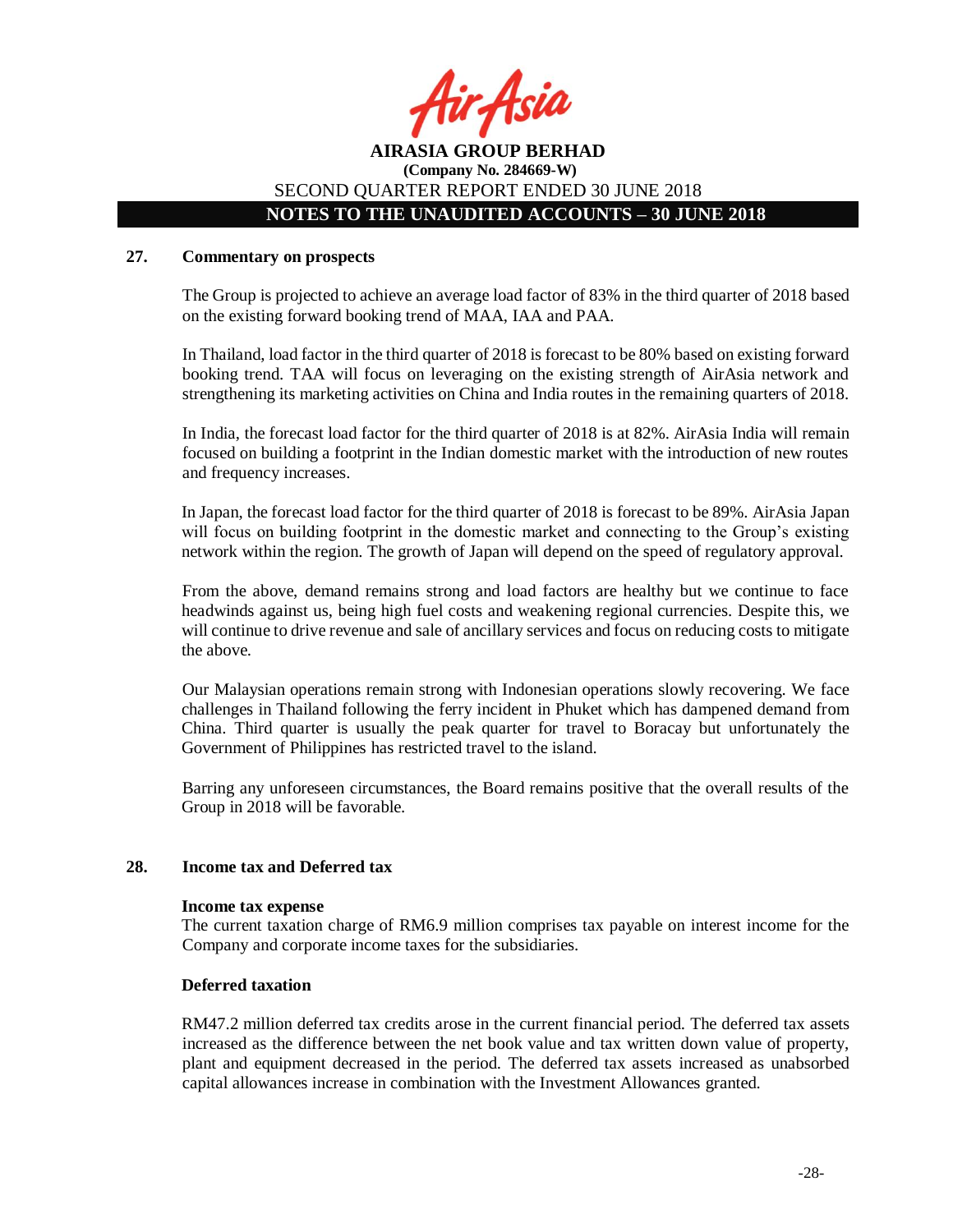

# **NOTES TO THE UNAUDITED ACCOUNTS – 30 JUNE 2018**

## **29. Quoted investments and properties**

There was no purchase or disposal of quoted securities for the quarter under review and financial period to date.

#### **30. Receivables and prepayments**

|                                | As at<br>30/6/2018 | As at<br>31/12/2017 |  |
|--------------------------------|--------------------|---------------------|--|
|                                | <b>RM'000</b>      | <b>RM'000</b>       |  |
| Non-current:                   |                    |                     |  |
| Prepayments                    | 1,917,267          | 1,614,732           |  |
| Deposits and other receivables | 666,943            | 686,799             |  |
|                                | 2,584,210          | 2,301,531           |  |
| Current:                       |                    |                     |  |
| Trade and other receivables    | 587,489            | 719,667             |  |
| Prepayments                    | 702,567            | 582,679             |  |
| Deposits                       | 190,458            | 179,945             |  |
|                                | 1,480,514          | 1,482,291           |  |

Prepayments include advances for the purchases of fuel and prepaid engine maintenance to the service provider.

#### **31. Amounts due from associates**

|          | As at<br>30/6/2018<br><b>RM'000</b> | As at<br>31/12/2017<br><b>RM'000</b> |
|----------|-------------------------------------|--------------------------------------|
| Current: |                                     |                                      |
| Others   | 214,015                             | 147,617                              |
|          | 214,015                             | 147,617                              |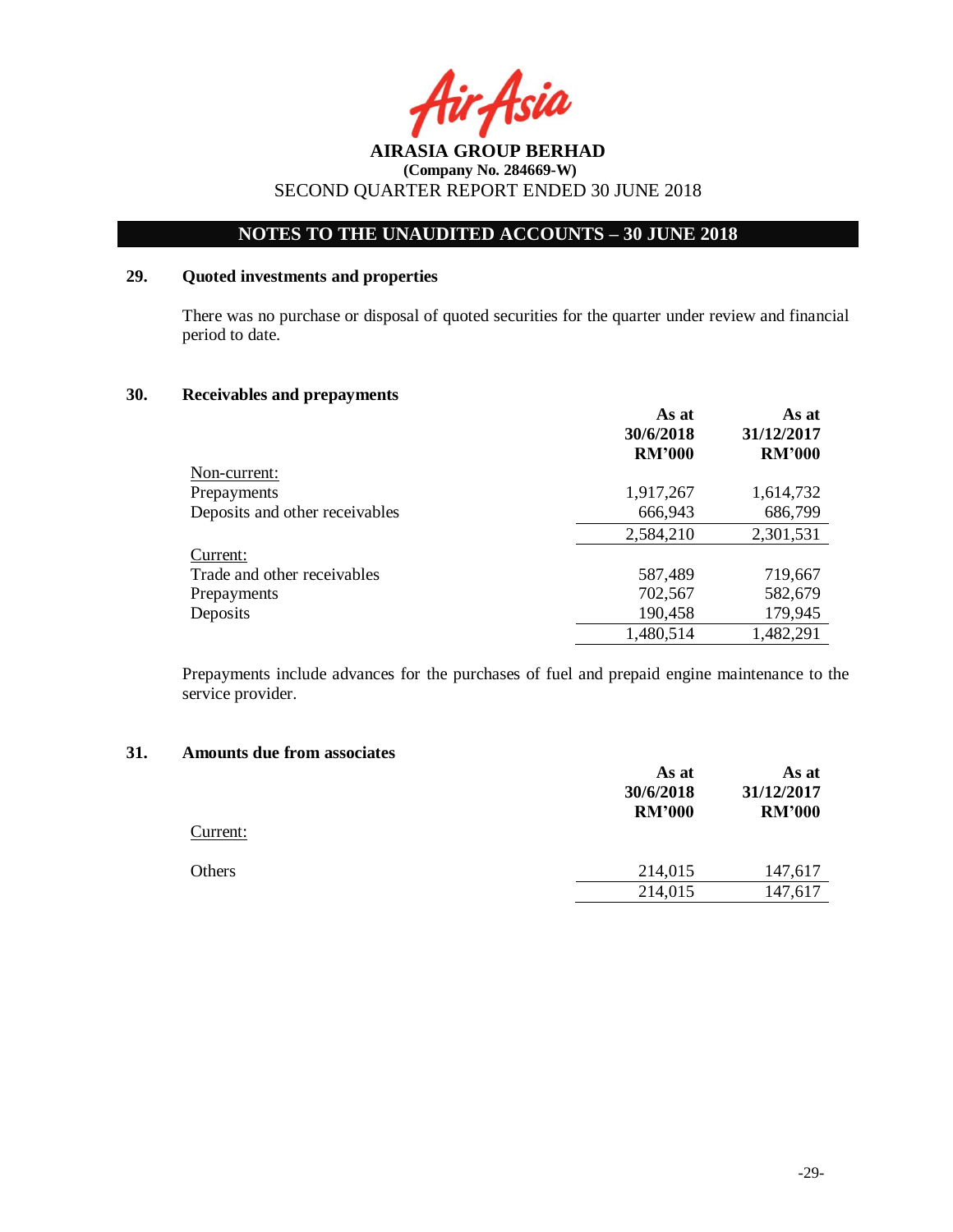

# **NOTES TO THE UNAUDITED ACCOUNTS – 30 JUNE 2018**

#### **32. Derivative financial instruments**

The fair value of derivative financial instruments is determined in accordance with MFRS139 "Financial Instruments: Recognition and Measurement"

(i) Forward Foreign Exchange Contracts

As at 30 June 2018, the Group has hedged approximately 59% of the USD dollar liabilities of its aircraft into Malaysia Ringgit ("MYR") via Cross-Currency Swaps and Foreign Currency Swaps for aircraft deployed in Malaysia.

(ii) Interest Rate Hedging

As at 30 June 2018, the Group has entered into interest rate hedging transactions to hedge against fluctuations in the US\$ Libor on its existing aircraft financing for aircraft delivery from 2005 to 2018.

(iii) Fuel Hedging

As at 30 June 2018, the Group has entered into swaps and options for both Brent and Crack which represent up to 16% of the Group's total budgeted fuel consumption for 2H 2018 and 3% for Q1 2019.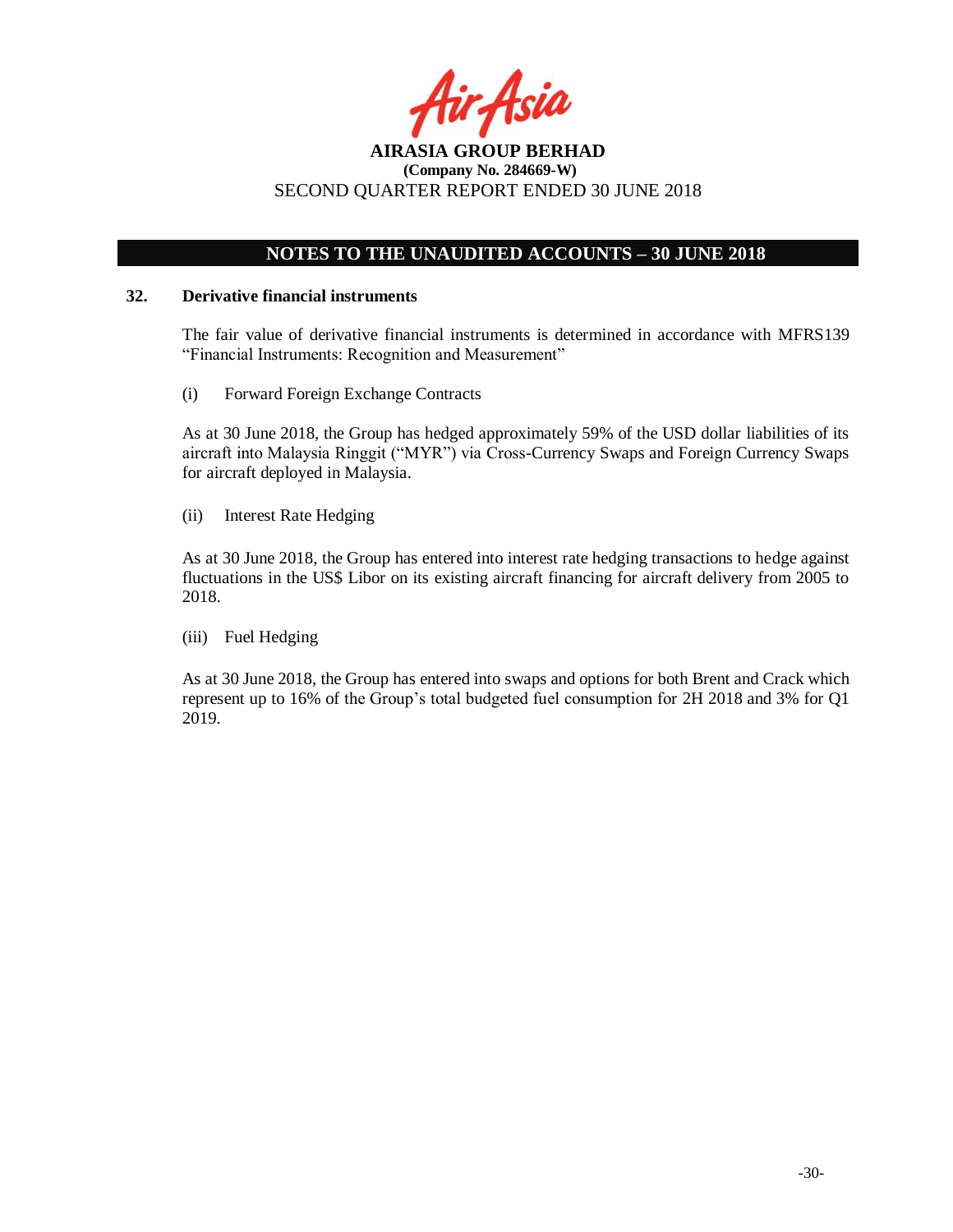

# **NOTES TO THE UNAUDITED ACCOUNTS – 30 JUNE 2018**

## **32. Derivative financial instruments (continued)**

As at 30 June 2018, the Group has entered into Brent swaps which represents up to 10% for FY 2018.

| <b>Type of derivatives</b>       | <b>Notional Value</b><br>as at 30/06/2018 | <b>Fair Value</b><br>as at 30/06/2018<br><b>Assets/(Liabilities)</b> |
|----------------------------------|-------------------------------------------|----------------------------------------------------------------------|
| (i) Fuel contract                | Barrels (million)                         | RM (million)                                                         |
| - less than 1 year               | 1.14                                      | 17.05                                                                |
| - 1 year to 3 years              |                                           |                                                                      |
| <b>Total</b>                     | 1.14                                      | 17.05                                                                |
|                                  | RM (million)                              | RM (million)                                                         |
| (ii) Interest rate contracts     |                                           |                                                                      |
| - less than 1 year               | 189.55                                    | (1.73)                                                               |
| - 1 year to 3 years              | 760.15                                    | (19.81)                                                              |
| - more than 3 years              | 2,665.55                                  | 20.45                                                                |
| <b>Total</b>                     | 3,615.25                                  | (1.09)                                                               |
| (iii) Foreign currency contracts | RM (million)                              | RM (million)                                                         |
| - less than 1 year               | 188.50                                    | 39.80                                                                |
| - 1 year to 3 years              | 415.25                                    | 106.57                                                               |
| - more than 3 years              | 846.48                                    | 217.21                                                               |
| <b>Total</b>                     | 1,450.23                                  | 363.58                                                               |

The related accounting policies, cash requirements of the derivatives, risks associated with the derivatives and policies to mitigate those risks are unchanged since the last financial year.

<sup>(</sup>iv) Fuel Hedging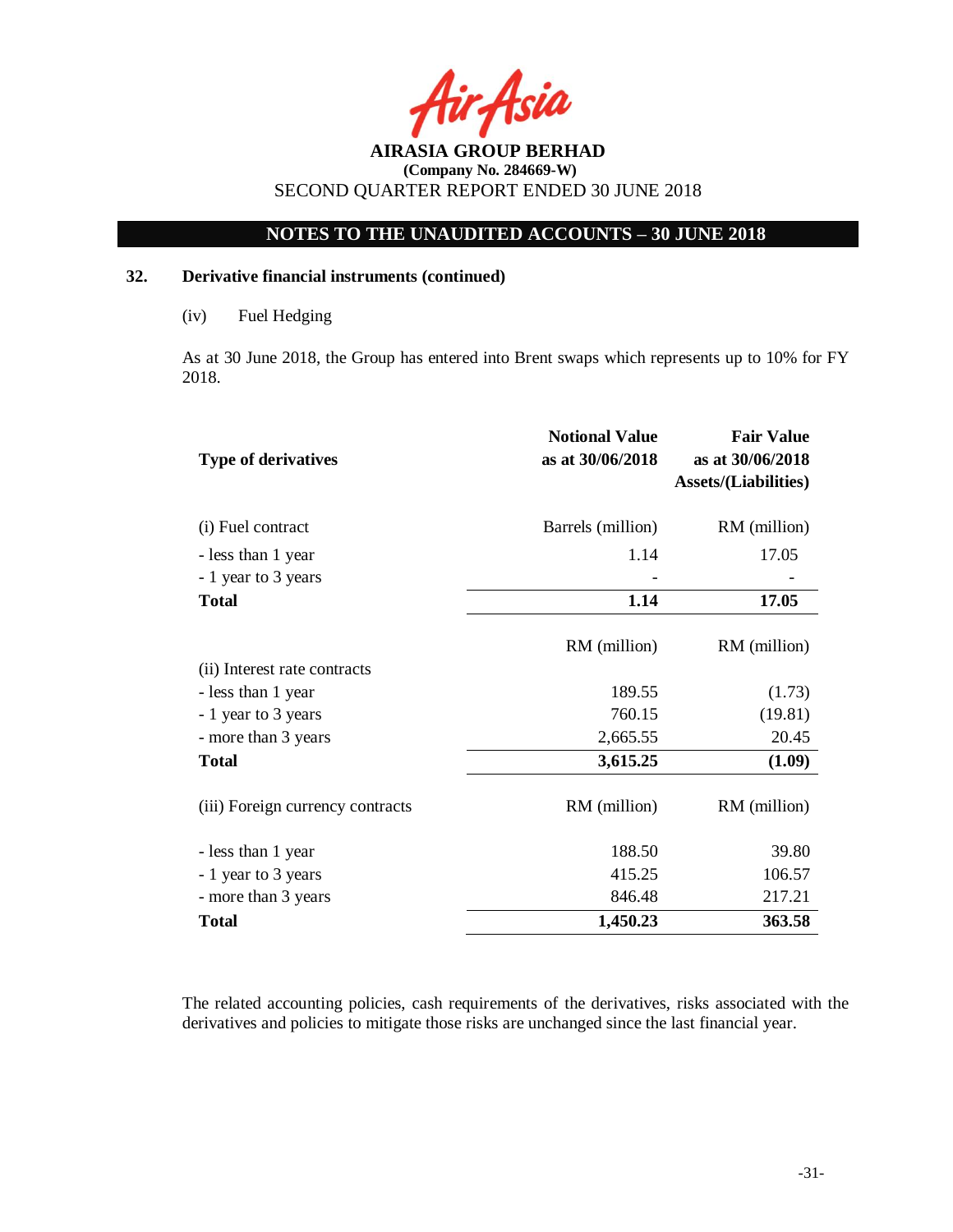

## **AIRASIA GROUP BERHAD (Company No. 284669-W)** SECOND QUARTER REPORT ENDED 30 JUNE 2018 **NOTES TO THE UNAUDITED ACCOUNTS – 30 JUNE 2018**

#### **33. Assets classified as held for sale and liabilities associated with assets held for sale**

On 28 February 2018, the Company entered into sale and purchase agreements to divest its aircraft leasing operations that are currently undertaken by Asia Aviation Capital Limited ("AACL"), a wholly-owned subsidiary of the Company, to entities managed by BBAM Limited Partnership for a disposal consideration of USD1,185.0 million (approximately RM4,619.7 million). As such, these aircraft assets have been reclassified to current assets in accordance with MFRS 5 Noncurrent Assets Held for Sale and Discontinued Operations. Correspondingly, the depreciation on those assets have ceased and aircraft liabilities have been reclassified to current liabilities.

#### **34. Trade and other payables**

|                                    | As at<br>30/6/2018<br><b>RM'000</b> | As at<br>31/12/2017<br><b>RM'000</b> |
|------------------------------------|-------------------------------------|--------------------------------------|
| Non-current:                       |                                     |                                      |
| Trade and other payables           | 1,339,285                           | 1,239,025                            |
| Current:                           |                                     |                                      |
| Trade payables                     | 198,909                             | 276,650                              |
| Accrual for fuel                   | 262,121                             | 144,369                              |
| Collateral for derivatives         | 60,074                              | 139,406                              |
| Aircraft maintenance reserve funds | 421,186                             | 539,780                              |
| Flight related charges             | 577,888                             | 554,538                              |
| Other payables and accruals        | 370,853                             | 493,939                              |
|                                    | 1,891,031                           | 2,148,682                            |

Other payables and accruals include accruals for operational expenses and passenger service charge payable to airport authorities.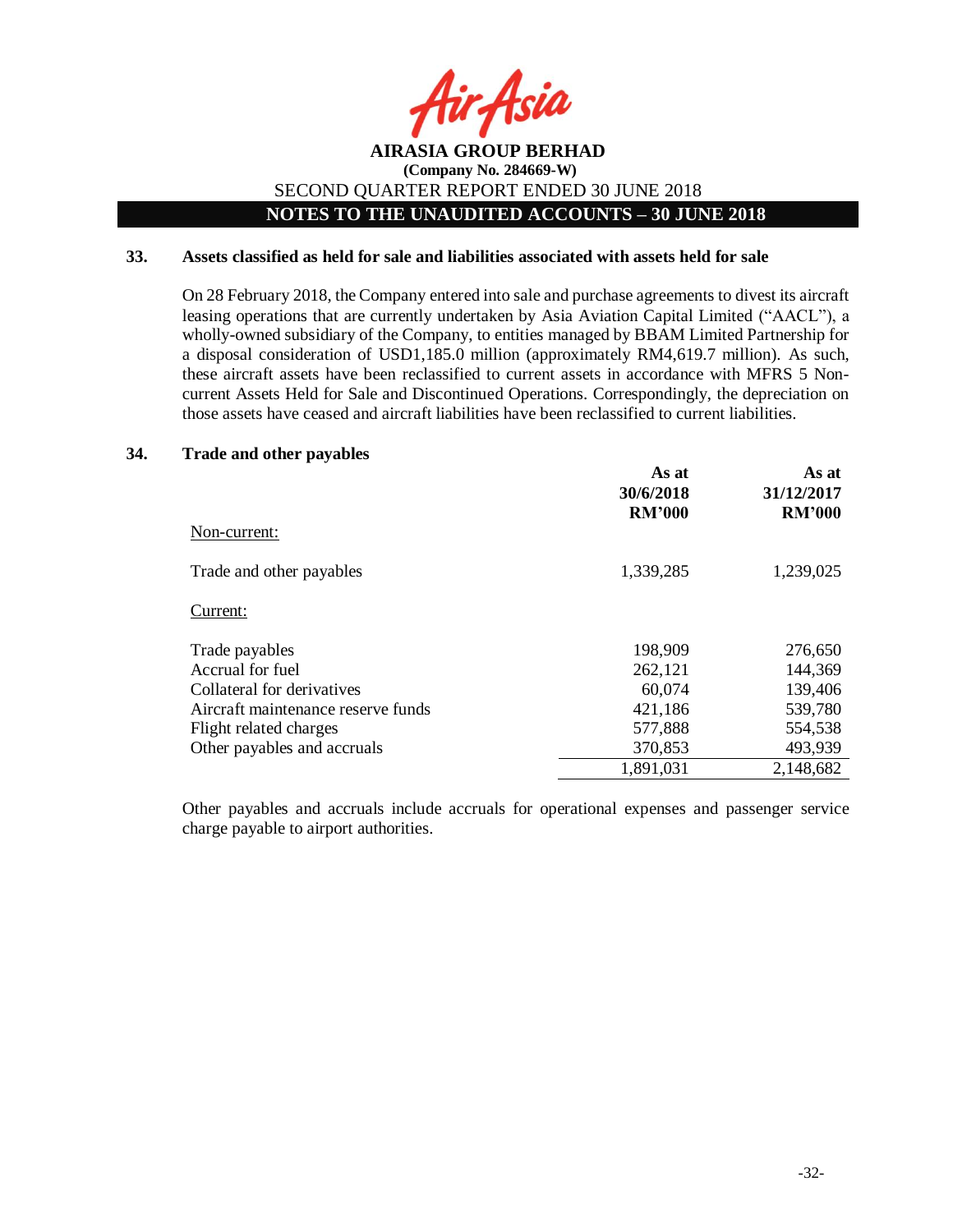ir Asia

# **NOTES TO THE UNAUDITED ACCOUNTS – 30 JUNE 2018**

#### **35. Borrowings and debt securities**

|                                                           | As at<br>30/6/2018<br><b>RM'000</b> | As at<br>31/12/2017<br><b>RM'000</b> |
|-----------------------------------------------------------|-------------------------------------|--------------------------------------|
| Short term:                                               |                                     |                                      |
| Secured                                                   | 585,011                             | 1,376,896                            |
| Unsecured                                                 | 231,000                             | 444,951                              |
| Liabilities directly associated with assets held for sale | 4,988,332                           |                                      |
| Long term:                                                |                                     |                                      |
| Secured                                                   | 2,365,515                           | 7,486,787                            |
| <b>Total Debt</b>                                         | 8,169,858                           | 9,308,634                            |
| The currency profile of borrowings is as follows:         |                                     |                                      |
|                                                           | As at                               | As at                                |
|                                                           | 30/6/2018                           | 31/12/2017                           |
|                                                           | <b>RM'000</b>                       | <b>RM'000</b>                        |
| Ringgit Malaysia                                          | 705,831                             | 734,671                              |
| <b>US Dollar</b>                                          | 7,245,147                           | 8,126,971                            |
| Euro                                                      | 135,470                             | 162,819                              |
| Singapore Dollar                                          |                                     | 182,734                              |
| Philippine Peso                                           | 83,410                              | 101,439                              |
|                                                           | 8,169,858                           | 9,308,634                            |

The term loans, finance lease liabilities (Ijarah) and commodity murabahah finance are for the purchase of aircraft, spare engines and working capital purposes. The repayment terms of term loans and finance lease liabilities (Ijarah) and commodity murabahah finance are on a quarterly or semi-annually basis.

The maturity period of non-current borrowing is 11 years and below. The Company has substantially hedged its foreign exchange exposure through foreign exchange contracts as explained in Note 32 (i).

Total borrowings include secured liabilities of the Group of RM2.4 billion. These are secured by the following:

- (a) Assignment of rights under contract with Airbus over each aircraft;
- (b) Assignment of insurance of each aircraft; and
- (c) Assignment of airframe and engine warranties of each aircraft.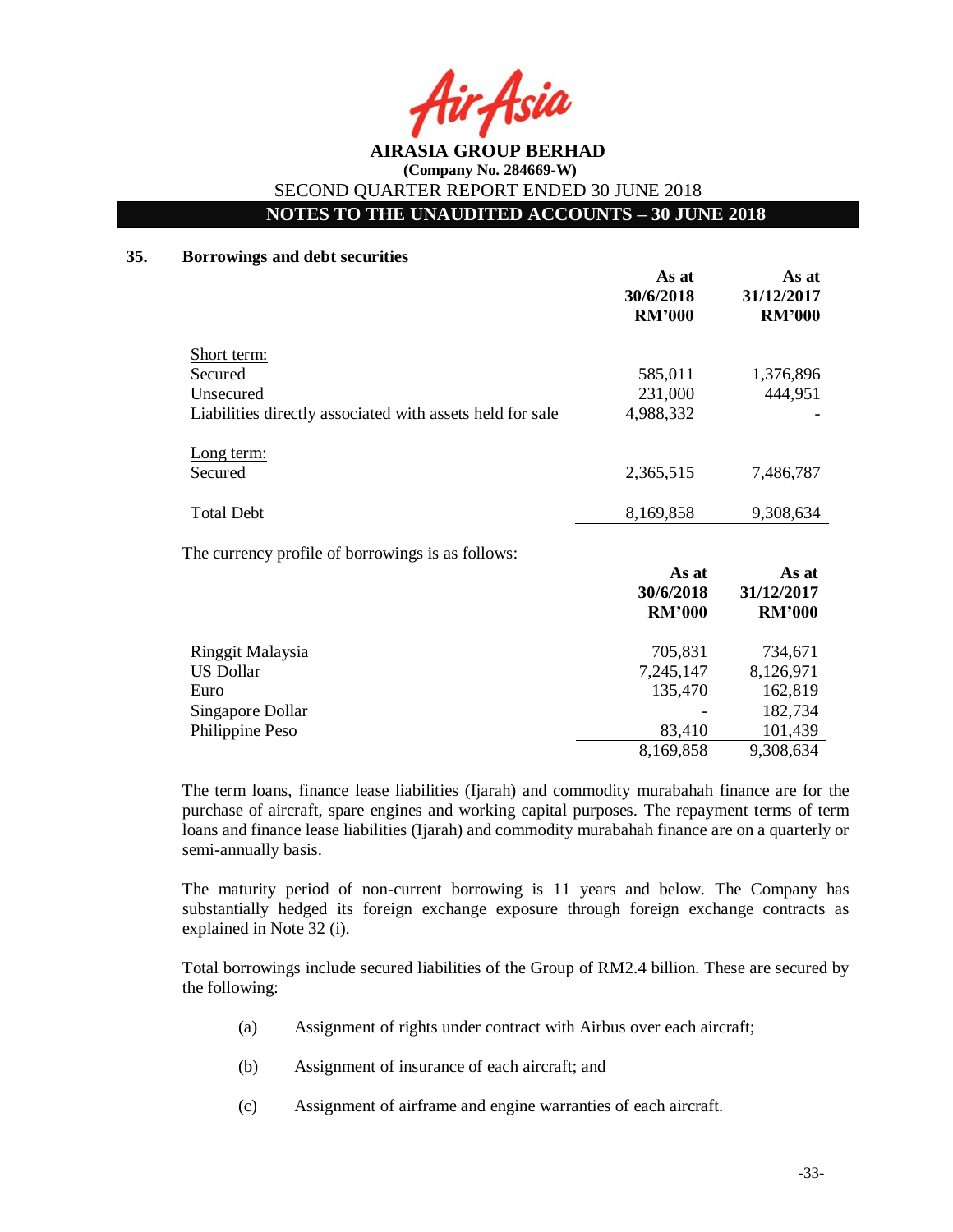

## **NOTES TO THE UNAUDITED ACCOUNTS – 30 JUNE 2018**

#### **36. Fair value estimation**

The carrying amounts of cash and cash equivalents, trade and other current assets, and trade and other liabilities approximate their respective fair values due to the relatively short-term maturity of these financial instruments. The table below analyses financial instruments carried at fair value, by valuation method.The different levels have been defined as follows:

- Quoted prices (unadjusted) in active markets for identical assets or liabilities (Level1).
- Inputs other than quoted prices included within level 1 that are observable for the asset or liability, either directly (that is, as prices) or indirectly (that is, derived from prices) (Level 2).
- Inputs for the asset or liability that are not based on observable market data (that is, Unobservable inputs) (Level 3).

The following tables presents the Group's assets and liabilities that are measured at fair value at 30 June 2018 and 31 December 2017:

|                                                       | Level 1<br><b>RM'mil</b> | Level 2<br><b>RM'mil</b> | Level 3<br><b>RM'mil</b> | Total<br><b>RM'mil</b> |
|-------------------------------------------------------|--------------------------|--------------------------|--------------------------|------------------------|
| 30 June 2018                                          |                          |                          |                          |                        |
| Assets                                                |                          |                          |                          |                        |
| Financial assets at fair value through profit or loss |                          |                          |                          |                        |
| - Trading derivatives                                 |                          | 138                      |                          | 138                    |
| Derivatives used for hedging                          |                          | 312                      |                          | 312                    |
| Investment securities                                 |                          |                          |                          |                        |
| - Equity securities                                   | 287                      |                          | 5                        | 292                    |
| <b>Total Assets</b>                                   | 287                      | 450                      | 5                        | 742                    |
| <b>Liabilities</b>                                    |                          |                          |                          |                        |
| Financial assets at fair value through profit or loss |                          |                          |                          |                        |
| - Trading derivatives                                 |                          | 26                       |                          | 26                     |
| Derivatives used for hedging                          |                          | 45                       |                          | 45                     |
| <b>Total Liabilities</b>                              |                          | 71                       |                          | 71                     |
| 31 December 2017                                      |                          |                          |                          |                        |
|                                                       |                          |                          |                          |                        |
| Assets                                                |                          |                          |                          |                        |
| Financial assets at fair value through profit or loss |                          |                          |                          |                        |
| - Trading derivatives                                 |                          | 261                      |                          | 261                    |
| Derivatives used for hedging                          |                          | 327                      |                          | 327                    |
| Available-for-sale financial assets                   |                          |                          |                          |                        |
| - Equity securities                                   | 301                      |                          | 5                        | 306                    |
| <b>Total Assets</b>                                   | 301                      | 588                      | 5                        | 894                    |
| Liabilities                                           |                          |                          |                          |                        |
| Financial assets at fair value through profit or loss |                          |                          |                          |                        |
| - Trading derivatives                                 |                          | 92                       |                          | 92                     |
| Derivatives used for hedging                          |                          | 54                       |                          | 54                     |
| <b>Total Liabilities</b>                              |                          | 146                      |                          | 146                    |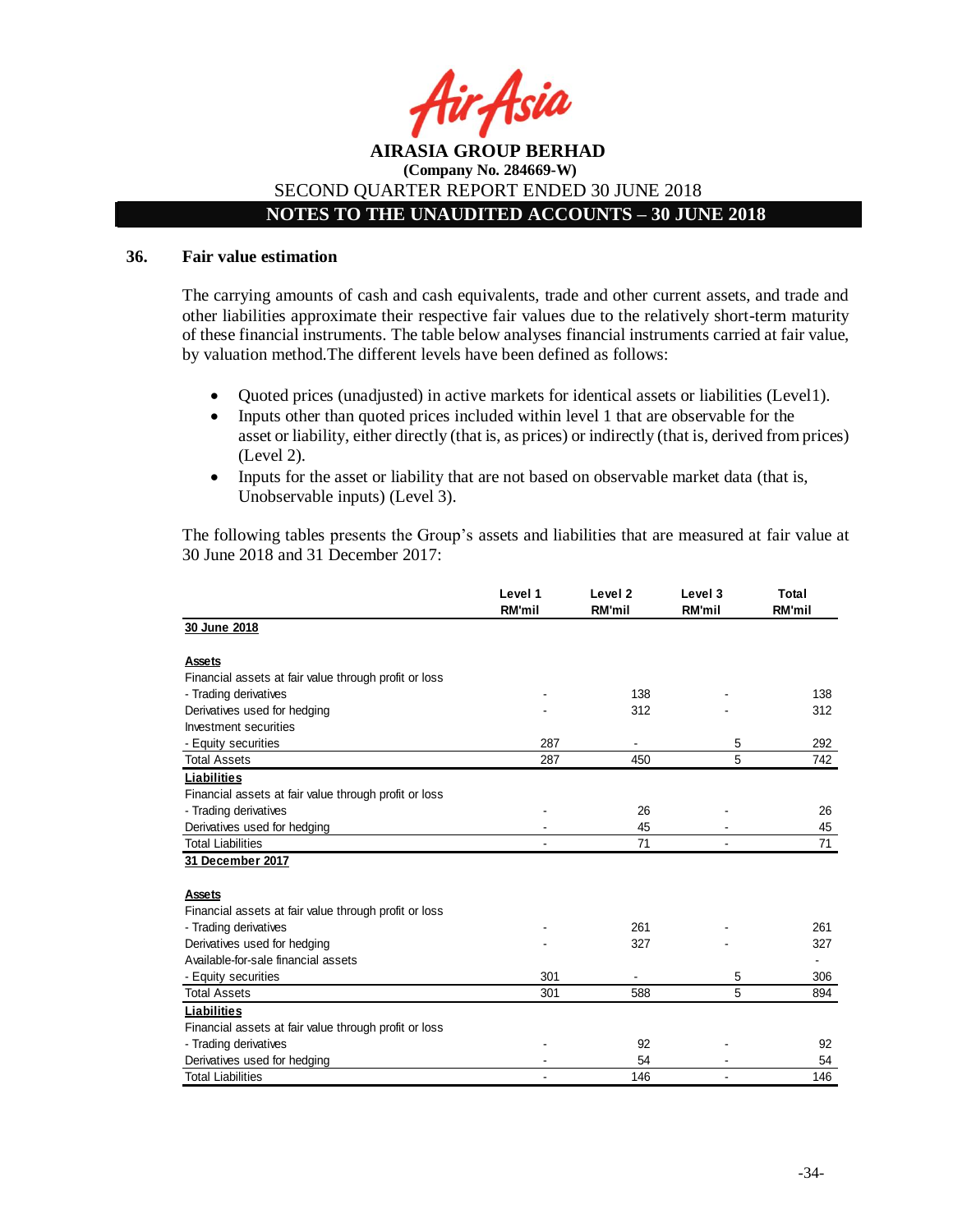

## **AIRASIA GROUP BERHAD (Company No. 284669-W)** SECOND QUARTER REPORT ENDED 30 JUNE 2018 **NOTES TO THE UNAUDITED ACCOUNTS – 30 JUNE 2018**

#### **36. Fair value estimation (continued)**

Financial instruments are classified as Level 1 if their value is observable in an active market. Such instruments are valued by reference to unadjusted quoted prices for identical assets or liabilities in active markets where the quoted prices is readily available, and the price represents actual and regularly occurring market transactions. An active market is one in which transactions occur with sufficient volume and frequency to provide pricing information on an on-going basis. These would include actively traded listed equities and actively exchange-traded derivatives.

Where fair value is determined using unquoted market prices in less active markets or quoted prices for similar assets and liabilities, such instruments are generally classified as Level 2. In cases where quoted prices are generally not available, the Group then determines fair value based upon valuation techniques that use as inputs, market parameters including but not limited to yield curves, volatilities and foreign exchange rates. The majority of valuation techniques employ only observable market data and so reliability of the fair value measurement is high. These would include certain bonds, government bonds, corporate debt securities, repurchase and reverse purchase agreements, loans, credit derivatives, certain issued notes and the Group's over the counter ("OTC") derivatives.

Financial instruments are classified as Level 3 if their valuation incorporates significant inputs that are not based on observable market data (unobservable inputs). Such inputs are generally determined based on observable inputs of a similar nature, historical observations on the level of the input or other analytical techniques. This category includes private equity investments, certain OTC derivatives (requiring complex and unobservable inputs such as correlations and long dated volatilities) and certain bonds.

#### **37. Material litigation**

As at 30 August 2018, there was no material litigation against the Group.